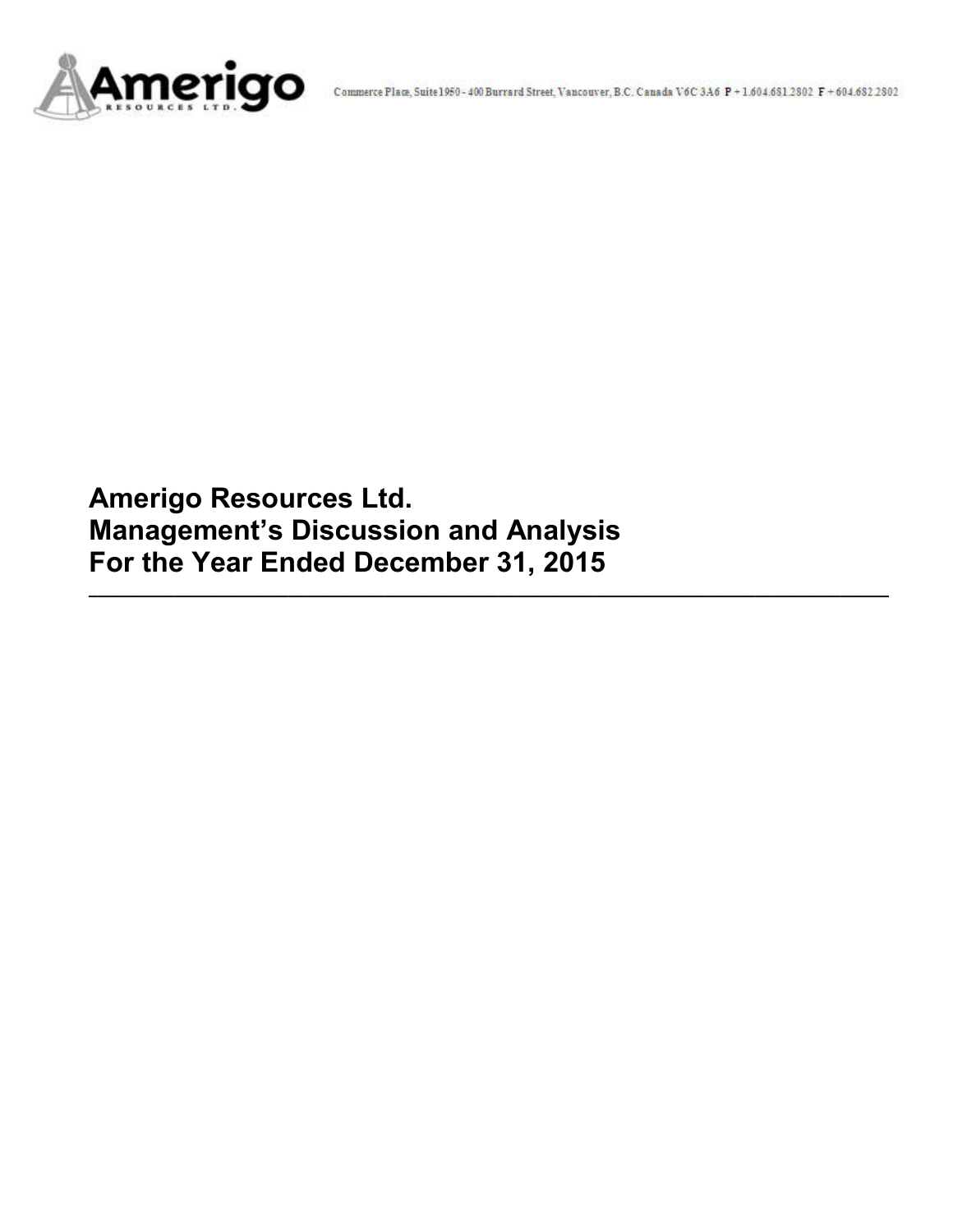# *T A B L E of C O N T E NT S*

This Management's Discussion & Analysis ("MD&A") is comprised of the following sections:

- 1. **Corporate Profile**  An executive summary of Amerigo's business and its long-term contractual relationship with Codelco/El Teniente Division…(PAGE 3)
- 2. **Introduction**  Information on accounting principles, reporting currency and other background factors to facilitate the understanding of this MD&A and related consolidated financial statements... (PAGE 3)
- 3. **Pro-Forma Reconciliation of 2014 Revenue and Tolling and Production Costs**  Tabular proforma reconciliation of revenue and production costs for 2014 reporting periods consistent with the 2015 presentation of revenue and production costs… (PAGE 4)
- 4. **Highlights and Significant Events** A summary of the key operating and financial metrics during the year ended December 31, 2015 ("fiscal 2015") and as at December 31, 2015…(PAGE 5)
- 5. **Five-Quarter Financial Results and Summary Cash Flow Information** A summary of financial results and uses and sources of cash presented on a quarterly basis for the most recent five reporting quarters...(PAGE 8)
- 6. **Overall Performance** A brief description of financial performance in fiscal 2015… (PAGE 9)
- 7. **Selected Annual Information** Three-year financial metrics in tabular form…(PAGE 9)
- 8. **Operating Results** An analysis of production results, revenue, costs, cash cost and total cost for fiscal 2015 and compared to the year ended December 31, 2014 ("fiscal 2014")…(PAGE 10)
- 9. **Financial Results for Fiscal 2015** An analysis of financial performance during fiscal 2015, compared to fiscal 2014…(PAGE 14)
- 10. **Financial Results for the quarter ended December 31, 2015** An analysis of financial performance during the quarter ended December 31, 2015 ("Q4-2015"), compared to the quarter ended December 31, 2014 ("Q4- 2014")…(PAGE 17)
- 11. **Comparative Periods** A summary of financial data for the most recent eight reporting quarters…(PAGE 18)
- 12. **Liquidity and Capital Resources** A review of cash flow components, summary or borrowings and credit facilities and analysis of liquidity and financial position as at December 31, 2015…(PAGE 20)
- 13. **Agreements with Codelco's El Teniente Division** A summary of contractual arrangements with Codelco's El Teniente Division… (PAGE 23)
- 14. **Cauquenes Expansion–** Information on the Cauquenes expansion project…(PAGE 24)
- 15. **Summary of Obligations**  Summary of contractual obligations…(PAGE 25)
- 16. **Other MD&A Requirements**  Impairment analysis, investments, transactions with related parties, critical accounting estimates & judgements, internal controls overs financial reporting, commitments, and cautionary statement on forward looking information…(PAGE 25)

THIS DOCUMENT CONTAINS FORWARD-LOOKING STATEMENTS. REFER TO THE CAUTIONARY LANGUAGE UNDER THE HEADING "CAUTIONARY STATEMENT ON FORWARD-LOOKING INFORMATION" BELOW.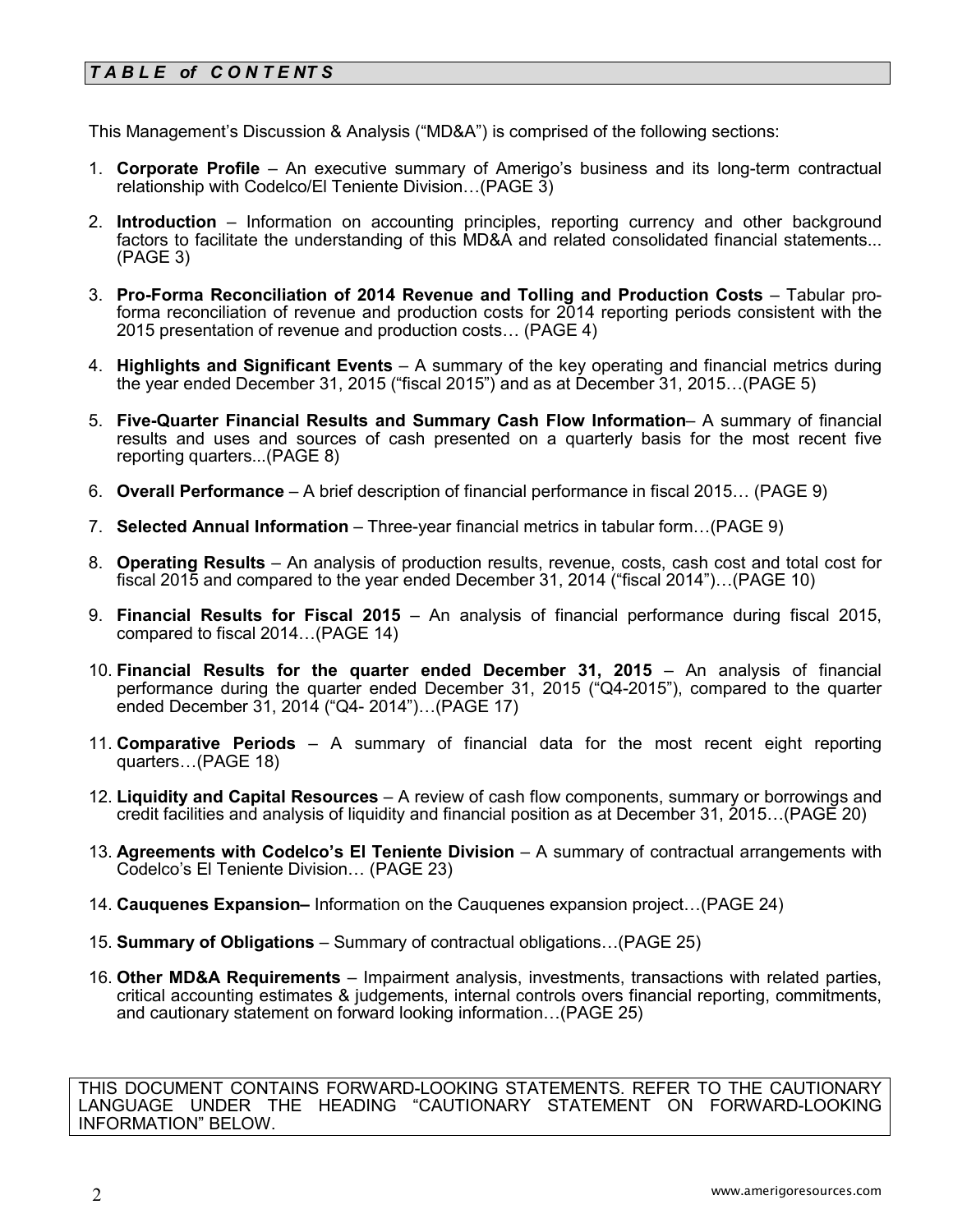# *AMOUNTS REPORTED IN U.S. DOLLARS, EXCEPT WHERE INDICATED OTHERWISE.*

#### *CORPORATE PROFILE*

Amerigo Resources Ltd. ("Amerigo" or the "Company") owns a 100% interest in Minera Valle Central S.A. ("MVC"), a Chilean company that is principally engaged in the production of copper concentrates.<sup>1</sup>

MVC has a long-term contractual relationship with the El Teniente Division ("DET") of Corporación Nacional del Cobre de Chile ("Codelco") to treat fresh and old tailings from Codelco's El Teniente mine. El Teniente is the world's largest underground copper mine and has been in production since 1904. An expansion project that includes a new mine level is in progress at El Teniente and is expected to extend El Teniente's useful life by 50 years.

In 2014, MVC and DET entered into a contract (the "Master Agreement") granting to MVC the rights to process tailings from DET's Cauquenes tailings deposit, extending MVC's rights to process DET tailings from 2021 to 2037 and amending MVC's contracts with DET to process tailings from El Teniente's current production (the "Fresh Tailings Contract") and from DET's Colihues tailings deposit (the "Colihues Contract"). Refer to **Agreements with Codelco's El Teniente Division,** page 23.

Amerigo's shares are listed for trading on the Toronto Stock Exchange ("TSX") and the OTCQX Stock Exchange in the United States.

#### *INTRODUCTION*

The following MD&A of the results of operations and financial position of Amerigo together with its subsidiaries (collectively, the "Group"), is prepared as of February 23, 2016 and should be read in conjunction with the Company's audited consolidated financial statements and related notes for the years ended December 31, 2015 and December 31, 2014.

This MD&A's objective is to help the reader understand the factors affecting the Group's current and future financial performance.

The Company's financial statements are reported under International Financial Reporting Standards ("IFRS") issued by the International Accounting Standards Board ("IASB"). The disclosure of financial data and results in this MD&A is also reported under IFRS, except non-GAAP measures and when indicated otherwise.

Reference is made in this MD&A to various non-GAAP measures such as cash cost and total cost, which are terms that do not have a standardized meaning but are widely used as performance indicators in the mining industry. A tabular reconciliation of the Group's cash and total costs to tolling and production costs in 2015 and 2014 is presented on page 13.

Effective January 1, 2015 and pursuant to the second modification to the Master Agreement (page 24), MVC's revenue from the delivery of copper concentrates to DET is recognized as a tolling fee which is calculated as gross revenue for copper delivered under the tolling agreement, net of notional items (smelting and refining charges, DET royalties and transportation costs). In prior years the nature of the agreements with DET resulted in DET royalties and transportation costs being reported as components of production costs. To facilitate comparative analysis, all 2014 revenue and production cost figures are presented in this MD&A on a pro-forma basis, such that they are adjusted to the results that would have been generated if the tolling agreement had been in place on January 1, 2014. A pro-forma reconciliation of revenue and production costs from the amounts reported in Amerigo's 2014 public disclosure documents is presented in tabular form on page 4.

**1 As of January 1, 2015, copper production from MVC is conducted under a tolling agreement with DET.**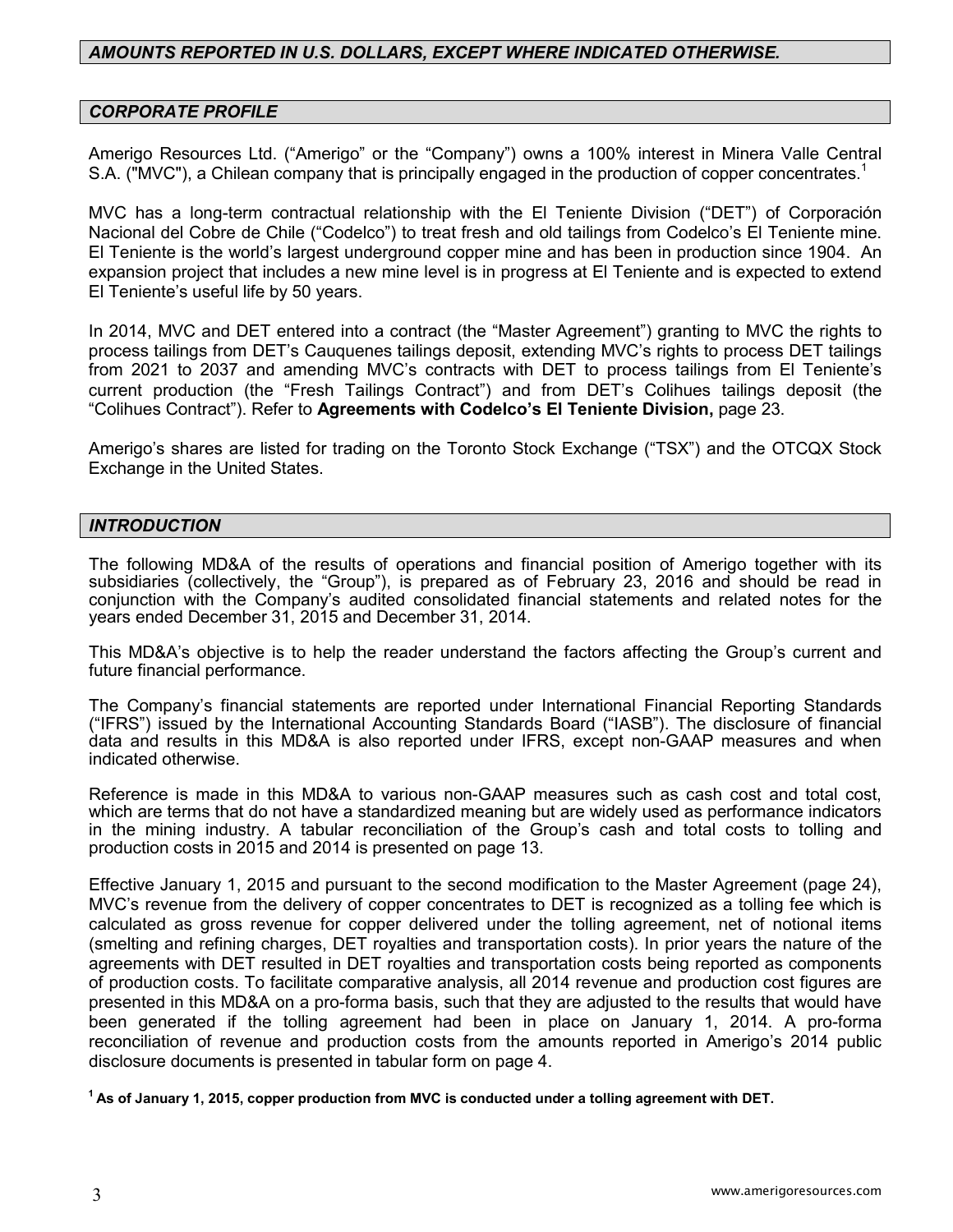# *RECONCILIATION OF REVENUE AND TOLLING AND PRODUCTION COSTS TO PRO-FORMA PRESENTATION*

|                                      | Q1-2014     |           | Q2-2014     |           |
|--------------------------------------|-------------|-----------|-------------|-----------|
|                                      | As reported | Pro-forma | As reported | Pro-forma |
| Revenue                              |             |           |             |           |
| Copper net revenue                   | 33,363      | 33,363    | 27,474      | 27,474    |
| Smelting and refining charges        | (3,672)     | (3,672)   | (3,380)     | (3,380)   |
| <b>DET</b> royalties                 |             | (6,421)   |             | (6, 250)  |
| Transportation                       |             | (355)     |             | (347)     |
|                                      | 29,691      | 22,915    | 24,094      | 17,497    |
| Molybdenum and other tolling revenue | 2,679       | 2,679     | 3,231       | 3,231     |
|                                      | 32,370      | 25,594    | 27,325      | 20,728    |
| Tolling and production costs         |             |           |             |           |
| <b>Production costs</b>              | (19,001)    | (19,001)  | (15, 565)   | (15, 565) |
| <b>DET</b> royalties                 | (6, 421)    |           | (6, 250)    |           |
| Depreciation and amortization        | (4,738)     | (4,738)   | (2,668)     | (2,668)   |
| <b>Transportation costs</b>          | (355)       |           | (347)       |           |
| Administration                       | (1, 191)    | (1, 191)  | (1,297)     | (1, 297)  |
|                                      | (31,706)    | (24, 930) | (26, 127)   | (19, 530) |
| <b>Gross profit</b>                  | 664         | 664       | 1,198       | 1,198     |

|                                      | Q3-2014     |           | Q4-2014     |            |
|--------------------------------------|-------------|-----------|-------------|------------|
|                                      | As reported | Pro-forma | As reported | Pro-formal |
| Revenue                              |             |           |             |            |
| Copper net revenue                   | 29,617      | 29,617    | 32,142      | 32,142     |
| Smelting and refining charges        | (3,616)     | (3,616)   | (3,881)     | (3,881)    |
| <b>DET</b> royalties                 |             | (6,315)   |             | (6, 359)   |
| Transportation                       |             | (344)     |             | (367)      |
|                                      | 26,001      | 19,342    | 28,261      | 21,535     |
| Molybdenum and other tolling revenue | 2,880       | 2,880     | 2,785       | 2,785      |
|                                      | 28,881      | 22,222    | 31,046      | 24,320     |
| Tolling and production costs         |             |           |             |            |
| <b>Production costs</b>              | (17, 471)   | (17, 471) | (18, 259)   | (18, 259)  |
| <b>DET</b> royalties                 | (6,315)     |           | (6, 359)    |            |
| Depreciation and amortization        | (1,814)     | (1, 814)  | (1,844)     | (1,844)    |
| <b>Transportation costs</b>          | (344)       |           | (367)       |            |
| Administration                       | (1,083)     | (1,083)   | (1, 358)    | (1,358)    |
|                                      | (27, 027)   | (20,368)  | (28, 187)   | (21, 461)  |
| <b>Gross profit</b>                  | 1,854       | 1,854     | 2,859       | 2,859      |

|                                      | 2014        |           |  |
|--------------------------------------|-------------|-----------|--|
|                                      | As reported | Pro-forma |  |
| Revenue                              |             |           |  |
| Copper net revenue                   | 122,594     | 122,594   |  |
| Smelting and refining charges        | (14, 548)   | (14, 548) |  |
| <b>DET</b> royalties                 |             | (25, 345) |  |
| Transportation                       |             | (1, 413)  |  |
|                                      | 108,046     | 81,288    |  |
| Molybdenum and other tolling revenue | 11,576      | 11,576    |  |
|                                      | 119,622     | 92,864    |  |
| <b>Tolling and production costs</b>  |             |           |  |
| <b>Production costs</b>              | (70, 295)   | (70, 295) |  |
| <b>DET</b> royalties                 | (25, 345)   |           |  |
| Depreciation and amortization        | (11,065)    | (11,065)  |  |
| <b>Transportation costs</b>          | (1, 413)    |           |  |
| Administration                       | (4,929)     | (4,929)   |  |
|                                      | (113, 047)  | (86, 289) |  |
| <b>Gross profit</b>                  | 6,575       | 6,575     |  |
|                                      |             |           |  |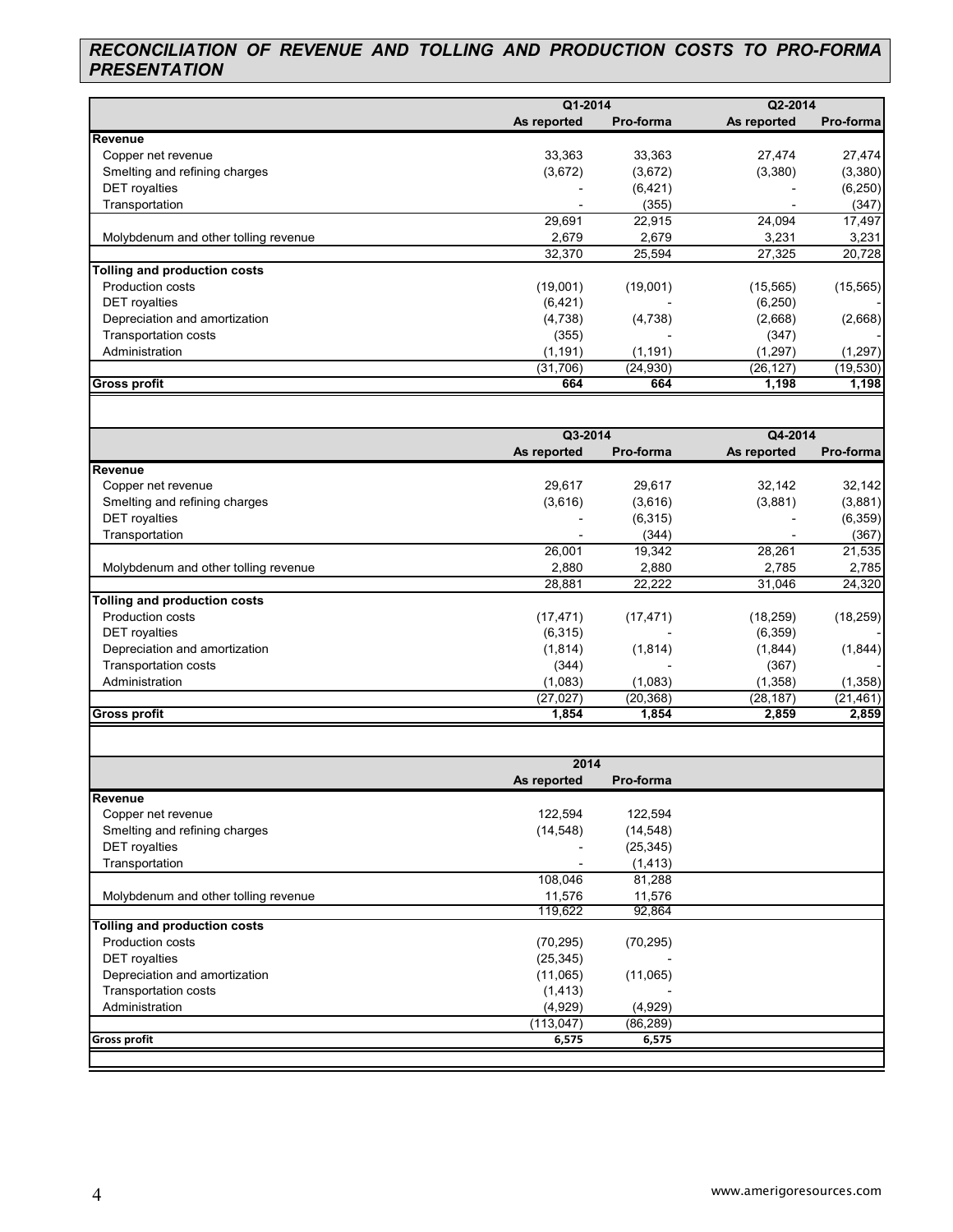# **Comparative Annual Overview**

|                                                          | Years ended December 31, |            |           |        |
|----------------------------------------------------------|--------------------------|------------|-----------|--------|
|                                                          | 2015                     | $2014^{6}$ | Change    |        |
|                                                          |                          |            |           | %      |
| Copper produced <sup>1,2</sup> , million pounds          | 37.3                     | 41.0       | (3.7)     | (9%)   |
| Molybdenum produced, million pounds                      | 0.1                      | 0.6        | (0.5)     | (83%)  |
| Percentage of production from old tailings               | 29%                      | 40%        | (11%)     | (28%)  |
| Revenue (\$ thousands) $^{3,6}$                          | 52,623                   | 92,864     | (40, 241) | (43%)  |
| DET royalties (\$ thousands)                             | 13,674                   | 25,345     | (11, 671) | (46%)  |
| Tolling and production costs (\$ thousands) <sup>6</sup> | 65,656                   | 86,289     | (20, 633) | (24%)  |
| Gross (loss) profit (\$ thousands)                       | (13,033)                 | 6,575      | (19,608)  | (298%) |
| Net loss (\$ thousands)                                  | (16, 933)                | (10, 702)  | (6, 231)  | 58%    |
| Operating cash flow (\$ thousands) <sup>4</sup>          | (4,998)                  | 14,786     | (19, 784) | (134%) |
| Cash flow paid for plant expansion (\$ thousands)        | (52, 391)                | (11, 739)  | (40, 652) | (346%) |
| Cash and cash equivalents (\$ thousands)                 | 9,032                    | 18,308     | (9,276)   | (51%)  |
| Borrowings (\$ thousands)                                | 72,645                   |            | 72,645    | 0%     |
| Gross copper tolling fee/selling price (\$/lb)           | 2.47                     | 3.14       | (1)       | (21%)  |
| Cash cost per pound <sup>5</sup>                         | 2.18                     | 2.08       | 0.10      | 4.81%  |
| Total cost per pound <sup>5</sup>                        | 2.85                     | 3.02       | (0.17)    | (6%)   |

<sup>1</sup> Copper production from January 1, 2015 is conducted under a tolling agreement with DET.<br><sup>2</sup> Includes 4.3 million pounds produced from Cauquenes in 2015. For accounting purposes revenue of \$5.1 million and costs of \$5.9 million associated with the Cauquenes production were excluded from operating results, cash cost and total cost calculations and accounted for as a \$820,000 pre-operating charge to capital expenditures ("Capex") as management has determined that<br>Cauguenes entered the production phase on January 1, 2016.

 $3$  Revenue is reported net of notional items (smelting and refining charges, DET royalties and transportation costs).<br>  $4$  Operating cash flow before changes in non-cash working capital.<br>  $5$  Cash and total costs are non production costs.

2014 amounts are reported on a pro-forma basis (page 4).

# **Financial results**

- Revenue was \$52.6 million compared to \$92.9 million in 2014 (pro-forma, page 4), a 43% decrease due to lower copper prices, lower production under the tolling agreement with DET and the suspension of molybdenum production in April 2015 in response to low market prices. Pre-operating revenue of \$5.1 million from Cauquenes was excluded from 2015 revenue. The Group's gross copper tolling fee was \$2.47/lb (2014: gross copper selling price: \$3.14/lb).
- Tolling and production costs were \$65.7 million, a decrease of 24% from \$86.3 million in 2014 (proforma, page 4), driven by the suspension of Colihues and molybdenum operations in 2015, capitalization of Cauquenes costs, a weaker Chilean peso ("CLP") compared to the U.S. dollar and cost reduction initiatives at MVC. Pre-operating costs of \$5.9 million from Cauquenes were excluded from 2015 tolling and production costs.
- Cash cost (a non-GAAP measure equal to the aggregate of smelting and refining charges, tolling/production costs net of inventory adjustments and administration costs, net of by-product credits, page 13) before DET royalties increased to \$2.18/lb (2014: \$ 2.08/lb) due to higher unit power cost (including a lower contribution from the MVC generators) and lower by-product credits.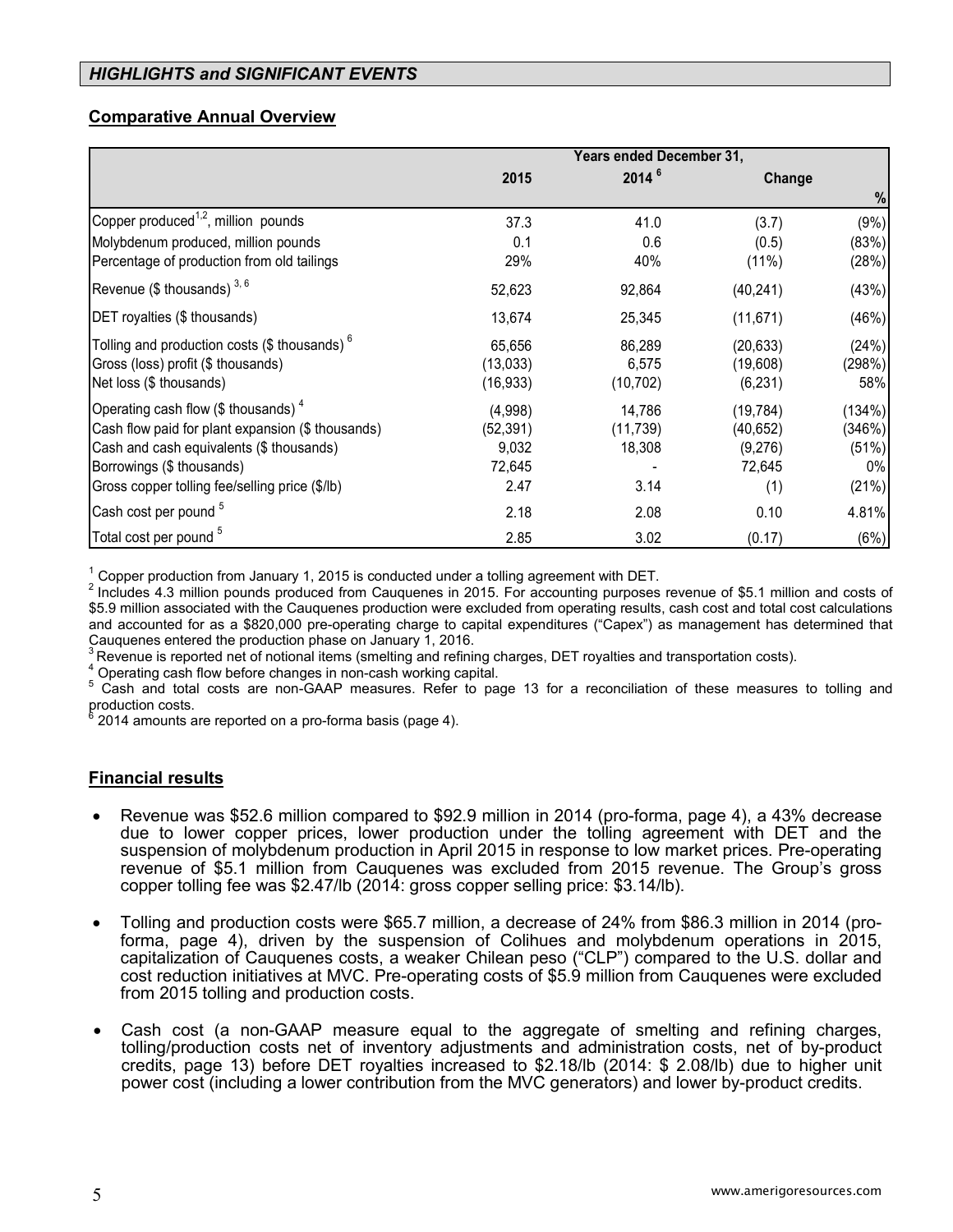- Total cost (a non-GAAP measure equal to the aggregate of cash cost, DET royalties and depreciation, page 13) decreased to \$2.85/lb (2014: \$3.02/lb), due to lower DET royalties and depreciation charges.
- Gross loss was \$13.0 million (2014: gross profit of \$6.6 million) and net loss was \$16.9 million (2014: \$10.7 million).
- In 2015, the Group had operating cash outflow before changes in non-cash working capital of \$5.0 million, compared to operating cash inflow of \$14.8 million in 2014.

#### **Production**

- 2015 production was 37.3 million pounds of copper, 9% lower than the 41.0 million pounds produced in 2014. Copper production includes 4.3 million pounds of copper produced from Cauquenes.
- Molybdenum production was 0.1 million pounds (2014: 0.6 million pounds). Molybdenum production was suspended on April 1, 2015 in response to ongoing low molybdenum prices.
- Production of fresh tailings was affected by a fire experienced at El Teniente in Q1-2015. Copper production was further impacted by MVC's decision to stop processing Colihues tailings on July 20, 2015 in response to low copper prices.
- Processing of Cauquenes tailings at MVC commenced on September 19, 2015, with low initial tonnage, recovery and grade. Tonnage consistently improved and approached design values towards the end of Q4-2015. Initial copper grade in the top layers of the deposit was lower than expected and the increase in copper recovery was slow. Production is expected to ramp up over H1- 2016.

#### **Cash and Financing Activities**

- At December 31, 2015, MVC had received cash net of transaction costs of \$72.9 million including drawdowns of \$59.6 million from the \$64.4 million bank syndicate financing, for construction of phase one of the Cauquenes expansion.
- The Group's cash balance was \$9.0 million, compared to \$18.3 million at December 31, 2014.

#### **Capital Expenditures**

 Cash payments in 2015 for capital expenditures ("Capex") were \$52.4 million compared to \$11.8 million in 2014. Capex incurred in 2015 totaled \$56.1 million (2014: \$13.2 million), substantially in connection with phase one of the Cauquenes expansion project.

#### **Safety**

 Construction of the Cauquenes phase one project was completed with zero injuries. In 2015, MVC's lost time injury frequency rate was 0.8 (per 200,000 hours), including all contractors at site. Chile's Institute for Labour Safety, IST, awarded MVC with the Company of Excellence recognition.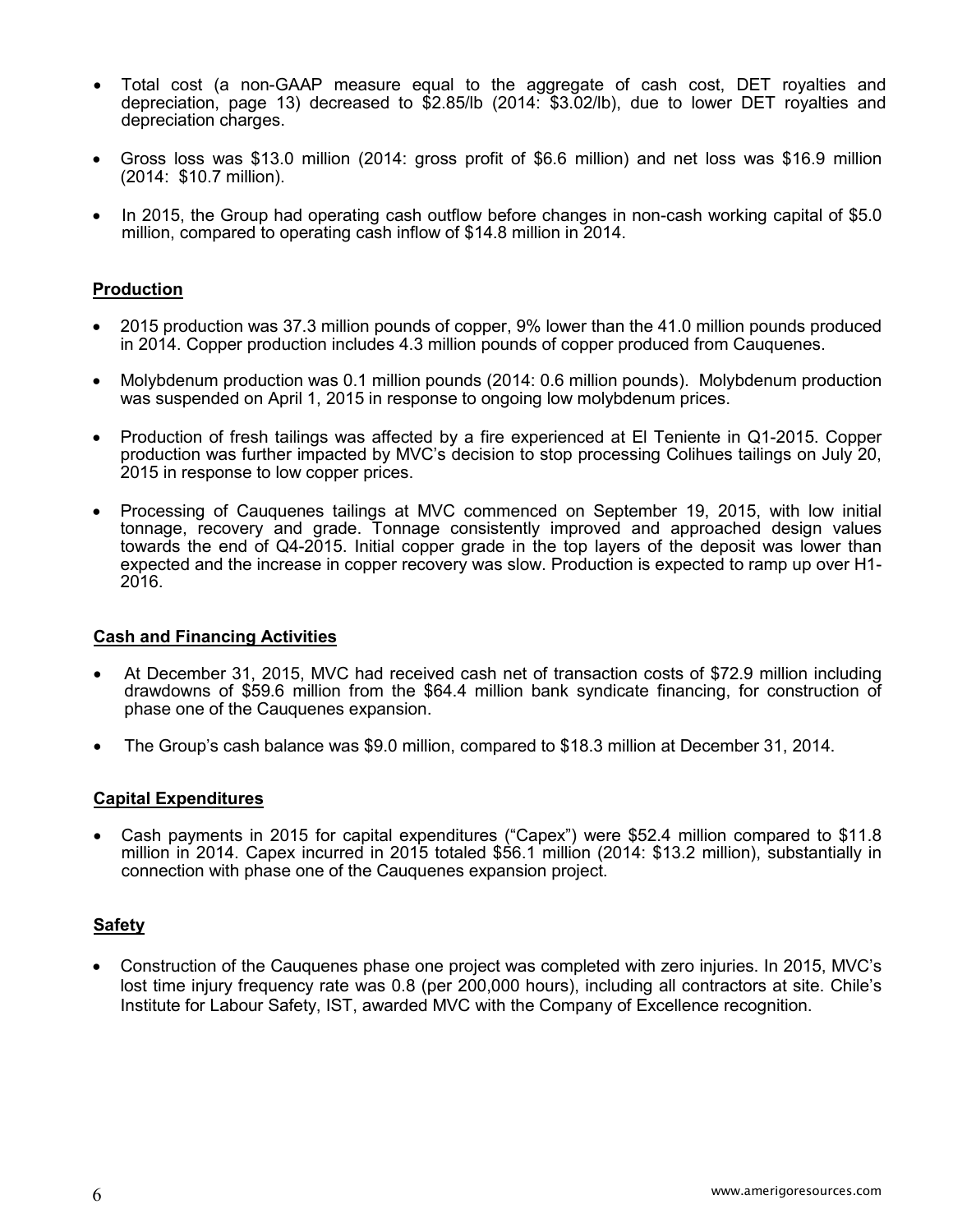# **Outlook**

- MVC estimates 2016 production of 55.0 to 60.0 million pounds of copper at an annual cash cost (page 13) of \$1.65 to \$1.85/lb, driven by higher expected production levels.
- No molybdenum production is expected in 2016 due to prevailing low molybdenum prices.
- Copper production is expected to improve in the second half of the year when Cauquenes material is extracted from deeper zones.
- MVC is expected to incur sustaining Capex of \$5.0 million in 2016, mostly in connection with extraction sumps at Cauquenes.
- Refer to **Cautionary Statement on Forward Looking Information** (page 32).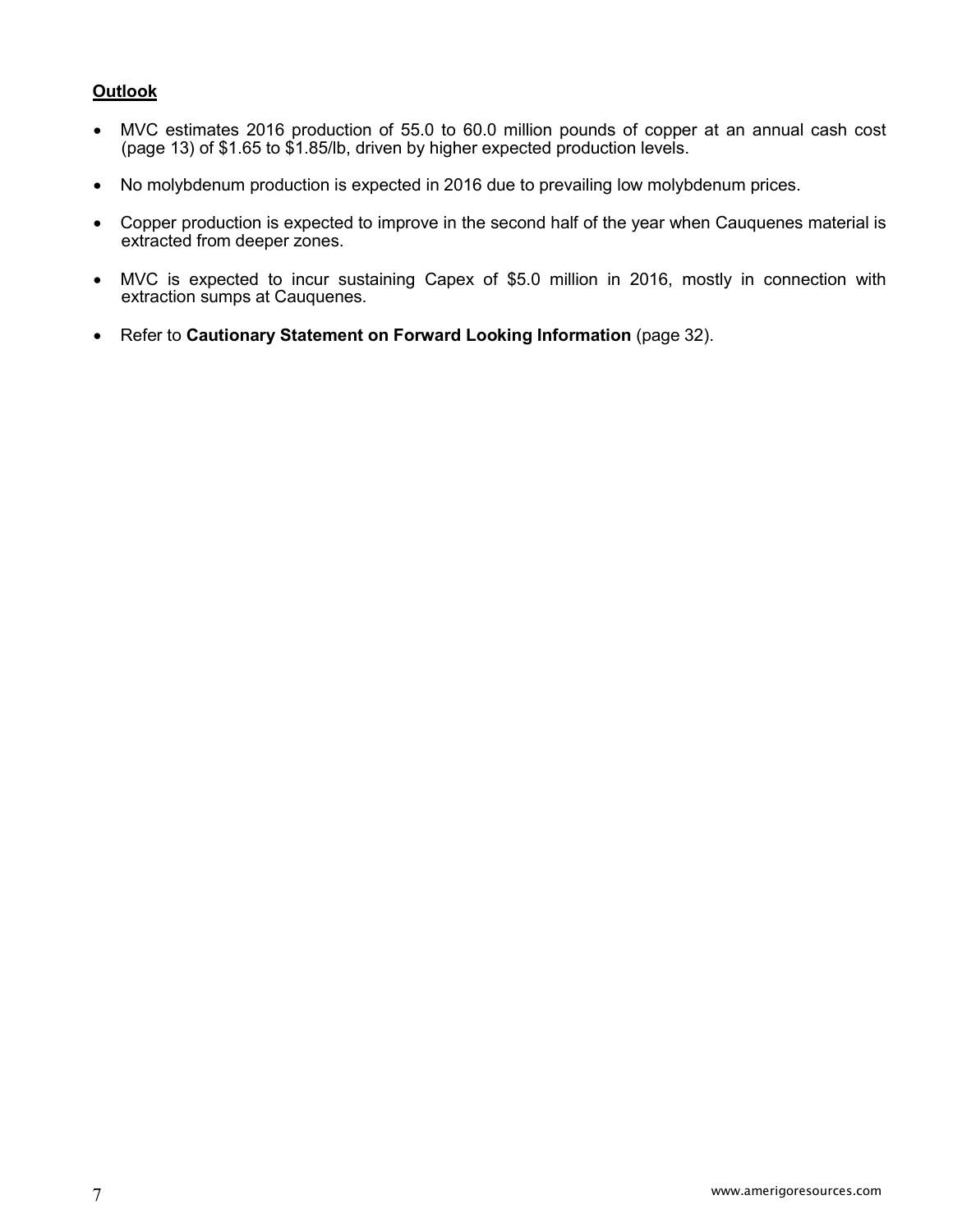# *SUMMARY OF FINANCIAL RESULTS Q4-2014 TO Q4-2015 <sup>1</sup>*

|                                                    | Q4-2015      | Q3-2015     | Q2-2015        | Q1-2015     | Q4-2014      |
|----------------------------------------------------|--------------|-------------|----------------|-------------|--------------|
|                                                    |              |             |                |             |              |
| Copper production, million pounds                  | 10.860       | 8.494       | 9.118          | 8.866       | 11.352       |
| Copper deliveries, million pounds                  | 10.737       | 8.288       | 9.395          | 8.829       | 11.216       |
| Molybdenum production - pounds                     |              |             |                | 97,883      | 160,107      |
| Molybdenum sales - pounds                          |              |             |                | 108,973     | 159,204      |
| Financial results (\$ thousands)                   |              |             |                |             |              |
| Revenue                                            | 7,809        | 10,770      | 16,388         | 17,656      | 24,320       |
| Tolling and production costs                       |              |             |                |             |              |
| Tolling/production costs                           | (10, 646)    | (12, 507)   | (15, 376)      | (16, 226)   | (18, 259)    |
| Depreciation and amortization                      | (1,659)      | (1,681)     | (1,678)        | (1,681)     | (1, 844)     |
| Administration                                     | (956)        | (1, 102)    | (1,082)        | (1,063)     | (1, 358)     |
|                                                    | (13, 261)    | (15, 290)   | (18, 136)      | (18, 970)   | (21, 461)    |
| Gross (loss) profit                                | (5, 452)     | (4, 520)    | (1,748)        | (1, 314)    | 2,859        |
| Other expenses                                     |              |             |                |             |              |
| Office and general expenses                        | (86)         | (239)       | (134)          | (308)       | (113)        |
| Salaries, management and professional fees         | (603)        | (387)       | (462)          | (567)       | (950)        |
| Share-based payment compensation                   | (15)         | (40)        | (93)           | (53)        | (56)         |
|                                                    | (704)        | (666)       | (689)          | (928)       | (1, 119)     |
| Other expenses                                     |              |             |                |             |              |
| Foreign exchange expense                           | (326)        | (553)       | (436)          | (489)       | (228)        |
| Impairment charges                                 | (1, 427)     | (194)       | (44)           | (42)        | (279)        |
| Other gains                                        | 4<br>(1,749) | 23<br>(724) | 38             | 66<br>(465) | 100<br>(407) |
| Royalty derivative including changes in fair value | 2,285        | (826)       | (442)<br>1,297 | (1,224)     | 763          |
|                                                    | (168)        | (2, 216)    | 166            | (2,617)     | (763)        |
| Operating (loss) profit                            | (5,620)      | (6,736)     | (1,582)        | (3,931)     | 2,096        |
| Finance expense                                    | (83)         | (235)       | (275)          | (430)       | (18)         |
| (Loss) profit before taxes                         | (5,703)      | (6, 971)    | (1, 857)       | (4,361)     | 2,078        |
| Income tax recovery (expense)                      | 1,030        | 810         | (179)          | 298         | (376)        |
| (Loss) profit for the period                       | (4, 673)     | (6, 161)    | (2,036)        | (4,063)     | 1,702        |
|                                                    |              |             |                |             |              |
| (Loss) earnings per share - basic                  | (0.03)       | (0.03)      | (0.01)         | (0.02)      | 0.01         |
| (Loss) earnings per share - diluted                | (0.03)       | (0.03)      | (0.01)         | (0.02)      | 0.01         |
| Cash cost $(\frac{1}{2}$ /lb) <sup>2</sup>         | 2.16         | 2.07        | 2.15           | 2.33        | 1.99         |
| Total cost $(\frac{1}{2}$ /lb) <sup>2</sup>        | 2.84         | 2.62        | 2.86           | 3.06        | 2.75         |
| Uses and sources of cash (\$thousands)             |              |             |                |             |              |
| Operating cash flow before working capital changes | (3, 105)     | (2,460)     | (619)          | 1,186       | 5,414        |
| Operating cash flow after working capital changes  | 1,826        | (6, 814)    | (4, 359)       | (17, 117)   | 13,086       |
| Cash used in investing activities                  |              |             |                |             |              |
|                                                    | (12, 216)    | (15, 498)   | (17, 655)      | (8, 713)    | (3,645)      |
| Financing proceeds, net of repayments              | 9,783        | 20,248      | 20,760         | 22,113      |              |
| Ending cash balance                                | 9,032        | 9,925       | 12,691         | 14,177      | 18,308       |

 $1$  2014 revenue and production costs are reported on a pro-forma basis (page 4).

 $2$  Cash and total costs are non-GAAP measures. Refer to page 13 for the basis of reconciliation of these measures to cost of sales.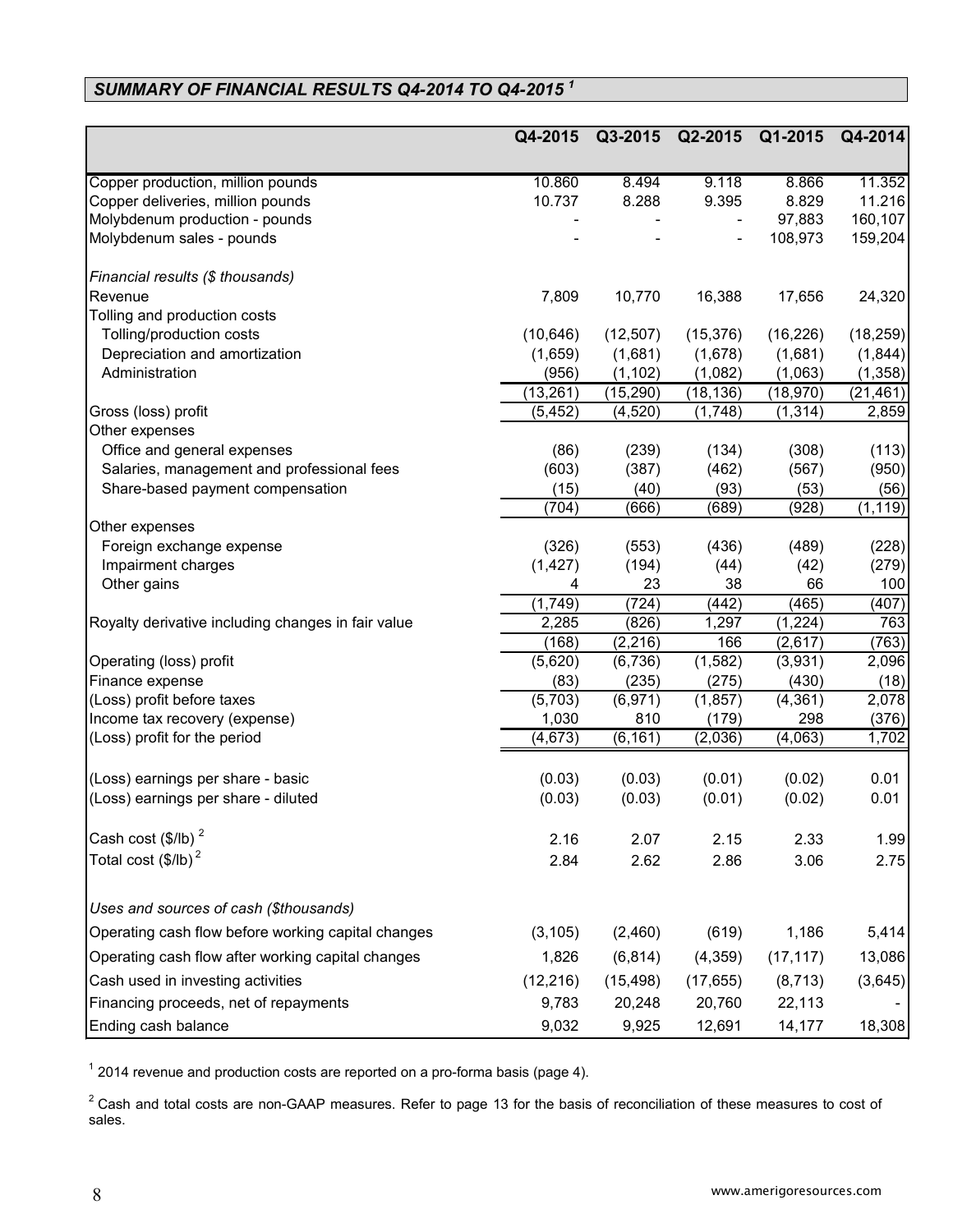#### *OVERALL PERFORMANCE*

In 2015 the Group posted a net loss of \$16.9 million (2014: \$10.7 million). Results were affected by low production due to the suspension of Colihues operations in July, suspension of molybdenum production in April and a fire experienced in El Teniente in Q1-2015. Low copper prices prevailed during the year and MVC's gross copper tolling price was \$2.47/lb, compared to a gross copper selling price of \$3.14/lb in 2014.

Revenue in 2015 was \$52.6 million (2014: \$92.9 million, pro-forma, page 4), and net loss was \$16.9 million (2014: \$ 10.7 million). Revenue of \$5.1 million and tolling costs of \$5.9 million from the Cauquenes operations were excluded from operating results and from the computation of cash cost, total cost and unit costs as the project was still being commissioned in 2015.

The Group had operating cash outflow excluding the effect of changes in non-cash working capital accounts of \$5.0 million (2014: operating cash inflow of \$14.8 million). Including the effect of changes in non-cash working capital accounts, operating cash outflow was \$26.5 million (2014: cash inflow of \$18.1 million).

At December 31, 2015, the Group had cash and cash equivalents of \$9.0 million (2014: \$18.3 million) and a working capital deficiency of \$6.0 million (2014: working capital of \$2.7 million).

#### *SELECTED ANNUAL FINANCIAL INFORMATION*

The following information has been extracted from the Company's audited consolidated financial statements for the years ended December 31, 2015, 2014 and 2013.

|                                       | Year ended<br>December 31,<br>2015 | Year ended<br>December 31,<br>2014 | Year ended<br>December 31,<br>2013 |
|---------------------------------------|------------------------------------|------------------------------------|------------------------------------|
| Total revenue (thousands)             | \$52,623                           | \$119,622                          | \$143,592                          |
| Net (loss) profit (thousands)         | (16, 933)                          | (10, 702)                          | 993                                |
| (Loss) earnings per share (thousands) | (0.10)                             | (0.06)                             | 0.01                               |
| Diluted (loss) earnings per share     | (0.10)                             | (0.06)                             | 0.01                               |

|                                                    | At December 31,<br>2015 | At December 31,<br>2014 | At December 31,<br>2013 |
|----------------------------------------------------|-------------------------|-------------------------|-------------------------|
| Total assets                                       | \$220,210               | \$180,155               | \$186,109               |
| Total long-term financial liabilities <sup>1</sup> | 64,039                  | 11,494                  | 7,835                   |

 $1$  Long term financial liabilities at December 31, 2015 were comprised of: long-term portion of borrowings of \$54.7 million (\$nil in 2014 and 2013), severance provisions of \$0.7million (2014: \$1.3 million, 2013: \$3.6 million), royalty derivative to related parties of \$8.0 million (2014: \$10.1million 2013: \$4.2 million), interest rate swap of \$0.6 million (\$nil in 2014 and 2013) and other noncurrent liabilities of \$50,000 (2014: \$57,000, 2013: \$nil).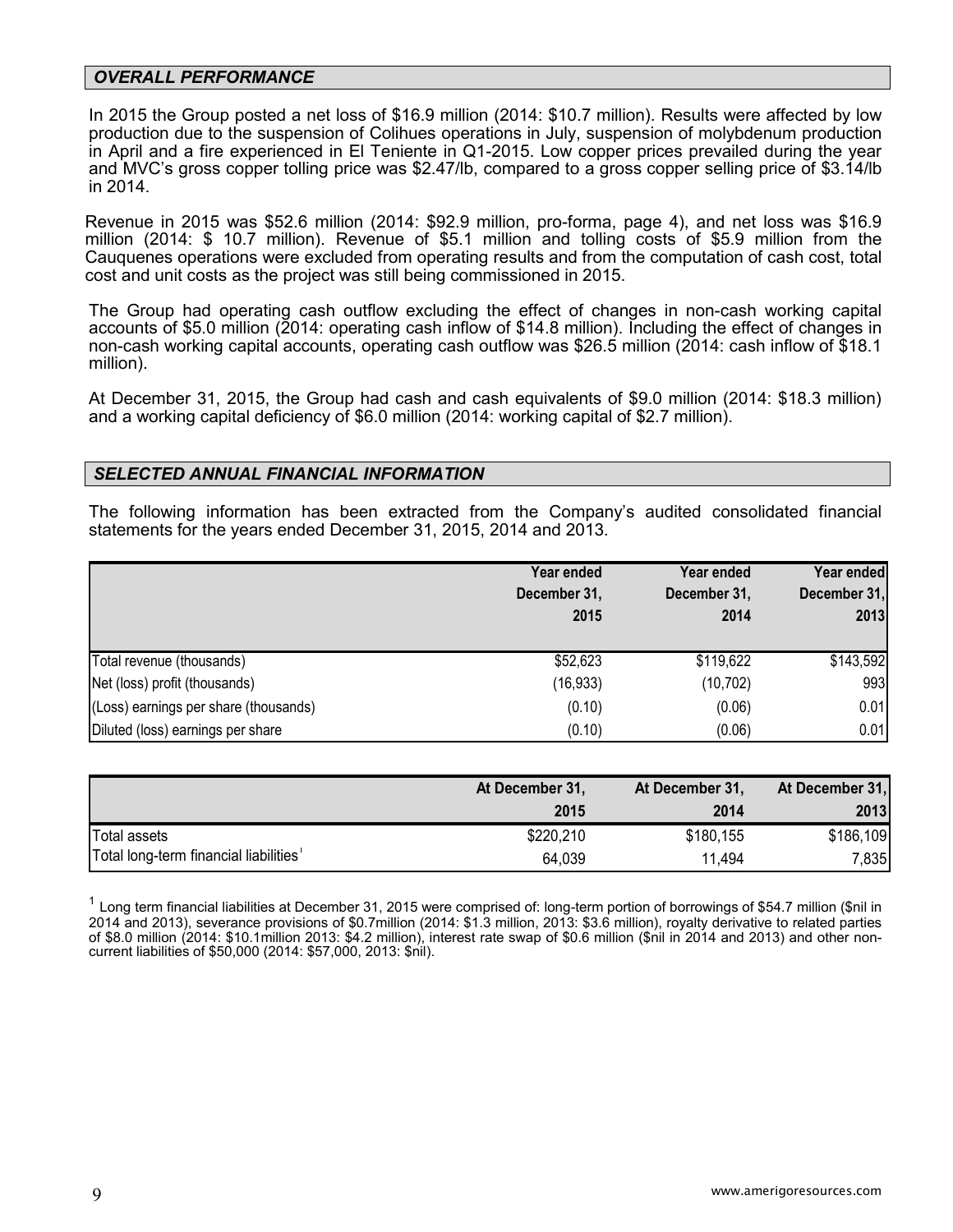#### *OPERATING RESULTS*

In 2015 MVC produced 37.3 million pounds of copper under a tolling agreement with DET, 9% lower than in 2014. Copper deliveries to DET were 37.2 million pounds, 9% lower than in 2014. 2015 production results include 4.3 million pounds produced from Cauquenes.

MVC produced 23.8 million pounds of copper from El Teniente's fresh tailings in 2015, approximately 64% of MVC's total copper production. Copper recovery from fresh tailings was lower than 2014 due to issues associated with a fire that took place at El Teniente in Q1-2015.

MVC suspended production from Colihues on July 20, 2015 in response to ongoing low copper prices. While the suspension negatively impacted production and revenue, it directly contributed to a substantial reduction in tolling and production costs and reduced operating gross loss.

Cauquenes commenced operations on September 19, 2015 with material obtained from Cauquenes being processed in MVC's plant. Construction activities including testing and commissioning were ongoing through Q4-2015. Plant recovery of copper in Q4-2015 was negatively affected by poor cyclone performance and unstable flotation conditions due to ongoing construction. Management has determined that the production phase of Cauquenes commenced January 1, 2016.

Initial tonnage, recovery and grade from Cauquenes were low. Tonnage has consistently improved and approached design values towards the end of Q4-2015. Initial copper grade was lower than expected and the improvement in copper recovery was slow. Low grade zones in the upper layers are more extensive than modelled, resulting in copper grades of 0.22%, compared to the average mineral resource copper grade of 0.27%. Copper grades for material below 15 meters are expected to be at 0.27% or higher.

Construction for phase one of Cauquenes was completed in December 2015 at a cost of \$66.6 million, compared to an original budget of \$71.1 million.

Results in 2015 included 2.8 million pounds of copper produced and sold pursuant to a tolling contract with Minera Maricunga (2014: 2.1 million pounds). MVC purchases Maricunga copper concentrate, dries the material and delivers the blended concentrates through its tolling contract with DET.

There was no molybdenum production from April 1 to December 31, 2015 as MVC's molybdenum plant was shut in response to continuing low molybdenum prices.

Tolling and production costs were 24% lower than in 2014, due to lower production including from the suspension of Colihues and molybdenum operations, the effect of a weaker CLP compared to the U.S. dollar and cost reductions implemented at MVC.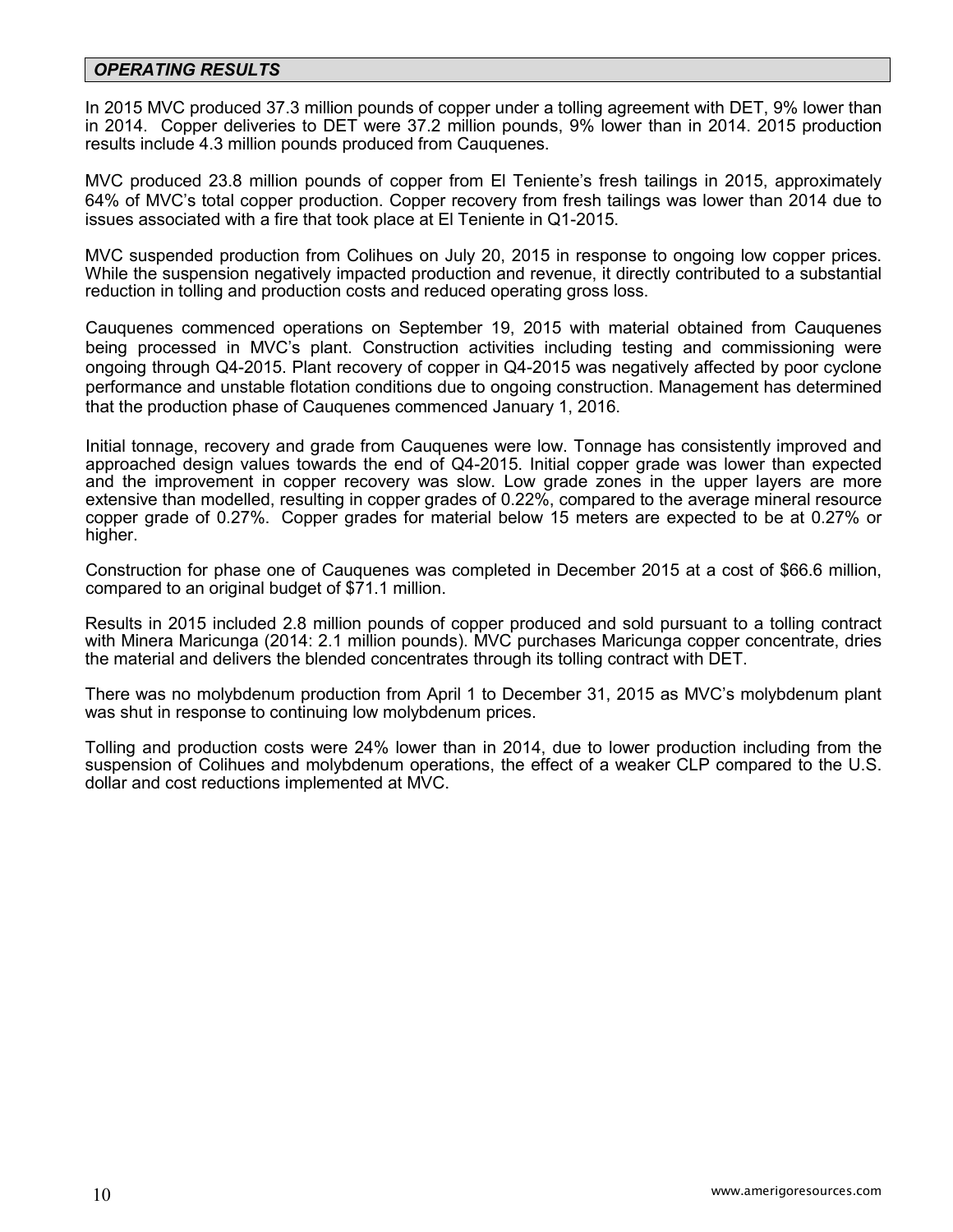# **Production**

|                                     | 2015       | 2014         |
|-------------------------------------|------------|--------------|
| <b>FRESH TAILINGS EL TENIENTE</b>   |            |              |
| Tonnes processed                    | 44,472,506 | 44,951,132   |
| Copper grade (%)                    | 0.116%     | 0.114%       |
| Copper recovery                     | 21.0%      | 21.4%        |
| Copper produced (lbs)               | 23,787,332 | 24, 167, 519 |
| <b>OLD TAILINGS COLIHUES</b>        |            |              |
| Tonnes processed                    | 7,072,004  | 12,928,382   |
| Copper grade (%)                    | 0.226%     | 0.227%       |
| Copper recovery                     | 18.5%      | 22.8%        |
| Copper produced (lbs)               | 6,515,140  | 14,741,304   |
| <b>OLD TAILINGS CAUQUENES</b>       |            |              |
| Tonnes processed                    | 4,557,676  |              |
| Copper grade (%)                    | 0.220%     |              |
| Copper recovery                     | 19.3%      |              |
| Copper produced (lbs)               | 4,263,690  |              |
| <b>TOLL PROCESSING</b>              |            |              |
| Copper produced (lbs)               | 2,771,296  | 2,129,663    |
| <b>COPPER</b>                       |            |              |
| Total copper produced (lbs)         | 37,337,459 | 41,038,486   |
| Total copper delivered to DET (lbs) | 37,248,113 |              |
| Total copper sold (lbs)             |            | 41,036,532   |
| <b>MOLYBDENUM</b>                   |            |              |
| Total molybdenum produced (lbs)     | 97,883     | 580,472      |
| Total molybdenum sold (lbs)         | 108,973    | 572,203      |

# **Revenue**

|                                                                  | 2015            |    | 2014      |
|------------------------------------------------------------------|-----------------|----|-----------|
| Average LME copper price per pound                               | \$<br>$2.50$ \$ |    | 3.11      |
| Gross tolling fees (thousands)                                   | 73,839 \$       |    |           |
| Gross copper sales (thousands)                                   |                 |    | 122,594   |
| Smelting and refining charges (thousands)                        | (12, 864)       |    | (14, 548) |
| DET royalties (thousands)                                        | (13, 674)       |    | (25, 345) |
| Transportation costs (thousands)                                 | (1,050)         |    | (1, 413)  |
| Copper net revenue (thousands)                                   | 46,251          |    | 81,288    |
| Molybdenum & other tolling revenue (thousands)                   | 6,372           |    | 11,576    |
| Total revenue (thousands)                                        | 52,623 \$       |    | 92,864    |
| Company's gross copper tolling/sale price per pound <sup>2</sup> | $2.47$ \$       |    | 3.14      |
| Company's gross molybdenum price per pound 3                     | 8.41            | -S | 11.67     |

 $^1$ 2014 revenue presented pro-forma (page 4).<br><sup>2</sup> Copper recorded price for the period before smelting and refining charges, DET royalties, transportation costs and settlement

 $_3$  adjustments to prior quarters' sales.<br><sup>3</sup> Molybdenum recorded price for the period before roasting charges and settlement adjustments to prior quarters' sales.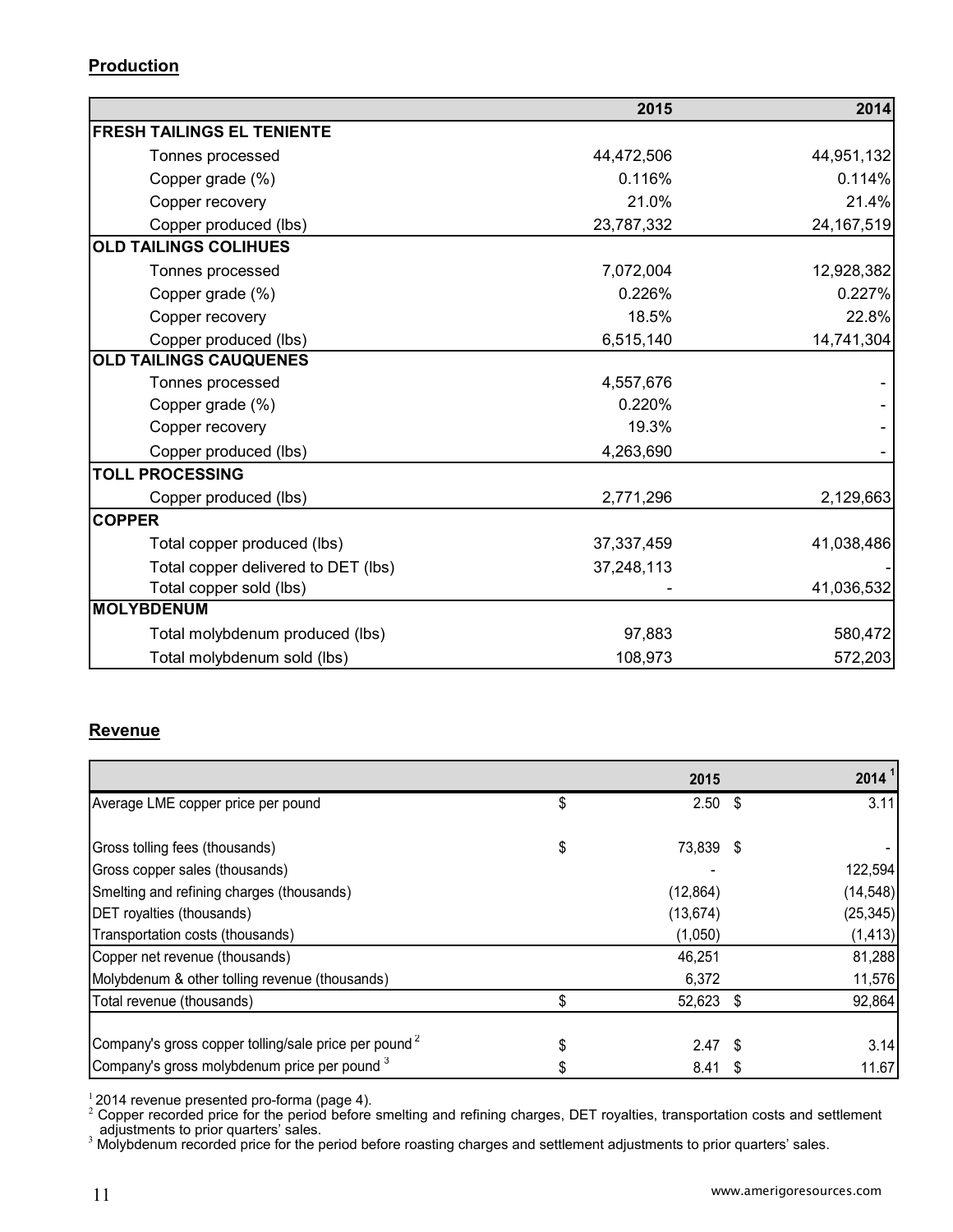MVC has entered into an agreement pursuant to which it delivers to DET all copper concentrates produced during the period from January 1, 2015 to December 31, 2022 under a "maquila" or tolling arrangement. Accordingly, MVC's revenue for the delivery of copper concentrates to DET is recognized as a tolling fee, which is calculated as gross revenue for copper delivered under the tolling agreement net of notional items (treatment and refining charges, DET royalties and transportation costs). The notional DET royalties replace the former royalties payable to DET and precisely mimics the former royalty arrangements. In prior years, the nature of the agreements with Chile's Empresa Nacional de Minería ("Enami") and DET required DET royalties and transportation costs to be reported as components of production costs.

MVC's compensation is determined in accordance with annual industry benchmarks for pricing terms and smelting and refining charges, and in 2015 was based on the average copper market price for the third month following the production of copper concentrates under the tolling agreement ("M+3"). Accordingly, final pricing for copper produced by MVC under the tolling agreement in 2015 was determined based on the average copper market price of the third month following production. A pricing term of M+3 in periods of declining copper prices affects the Group twofold, as tolling revenue for current period production is recorded based on provisional low copper prices, and the Group also has to record negative price-based revenue settlement adjustments to the prior quarter's production.

Average London Metal Exchange ("LME") copper prices in 2015 were \$2.50/lb compared to \$3.11/lb in 2014, and the Group's recorded copper tolling/sales price was \$2.47/lb, compared to \$3.14/lb in 2014. The difference between the average LME copper price and the Group's tolling/sales price results from the pricing terms that applied in the period.

As of 2015, DET royalties are a notional item deducted from gross tolling revenue. 2015 DET royalties of \$13.7 million were 46% less than in 2014, due to lower production and lower metal prices, as DET royalties are calculated on a sliding-scale basis referenced to copper prices.

The terms for DET royalties were modified pursuant to the Master Agreement and became effective on August 1, 2015. Refer to **Agreements with Codelco's El Teniente Division (**page 23).

Also effective 2015, transportation is a notional item deducted from gross tolling revenue. Transportation was \$1.1 million in 2015 (2014: \$1.4 million).

Copper net revenue generated from Cauquenes of \$5.1 million (2014: \$nil) was excluded from operating results as it was determined to be pre-operating income.

#### **Cash Cost and Total Cost**

Cash cost and total cost are non-GAAP measures prepared on a basis consistent with the industry standard Brook Hunt definitions. Cash cost is the aggregate of copper and molybdenum tolling and production costs, smelting and refining charges, administration and transportation costs, minus byproduct credits. Total cost is the aggregate of cash cost, DET royalties, depreciation and amortization.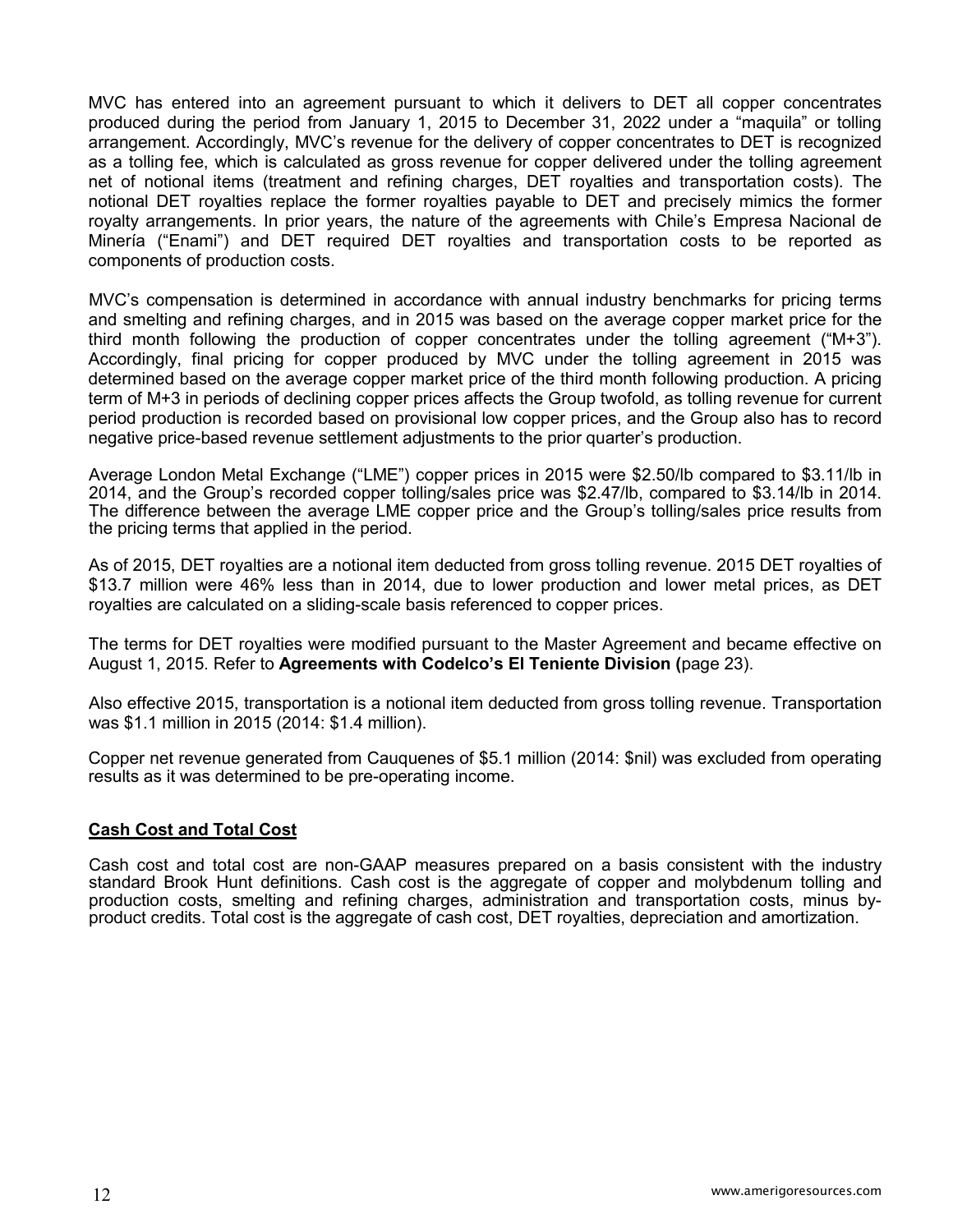The reconciliation of tolling and production costs to cash cost and total cost in 2015 and 2014 is presented below:

|                                           | 2015         |      | 2014 <sup>1</sup> |
|-------------------------------------------|--------------|------|-------------------|
| Tolling and production costs (thousands)  | \$<br>65,656 | - \$ | 86,289            |
| Add (deduct):                             |              |      |                   |
| DET royalties (thousands)                 | 13,674       |      | 25,345            |
| Smelting and refining charges (thousands) | 12,864       |      | 14,548            |
| Transportation costs (thousands)          | 1,051        |      | 1,413             |
| Inventory adjustments (thousands):        | (556)        |      | (1,089)           |
| Change in estimates <sup>2</sup>          |              |      | 2,437             |
| By-product credits (thousands)            | (6, 372)     |      | (11, 576)         |
| Total cost (thousands)                    | \$<br>86,317 | -\$  | 117,367           |
| Deduct:                                   |              |      |                   |
| DET royalties (thousands)                 | (13, 674)    |      | (25, 345)         |
| Depreciation and amortization (thousands) | (6,699)      |      | (11,065)          |
| Cash cost (thousands)                     | \$<br>65,944 | -\$  | 80,957            |
| Pounds of copper tolled/produced from     |              |      |                   |
| fresh and old tailings (millions) $3$     | 30.3M        |      | 38.9M             |
| Cash cost (\$/lb)                         | 2.18         |      | 2.08              |
| Total cost (\$/lb)                        | 2.85         |      | 3.02              |

<sup>1</sup> 2014 production costs presented pro-forma (page 4).<br><sup>2</sup> Refers to a \$2.4 million gain associated with changes in estimates upon MVC entering into the Master Agreement with DET.<br><sup>3</sup> Excludes 2.8 million pounds produced million pounds produced from Cauquenes tailings in 2015 (2014: nil).

The Group's trailing annual and quarterly cash costs (page 13) (\$/lb of copper produced) were:

|                           | 2015   | Q4-2015 | Q3-2015 | Q2-2015 | Q1-2015 |
|---------------------------|--------|---------|---------|---------|---------|
| Power costs               | 0.66   | 0.70    | 0.70    | 0.62    | 0.64    |
| Grinding media            | 0.23   | 0.22    | 0.23    | 0.22    | 0.25    |
| <b>Other direct costs</b> | 0.90   | 0.93    | 0.77    | 0.77    | 1.13    |
| By-product credits        | (0.21) | (0.30)  | (0.22)  | (0.06)  | (0.30)  |
| Smelting & refining       | 0.42   | 0.42    | 0.41    | 0.44    | 0.44    |
| Administration            | 0.14   | 0.16    | 0.15    | 0.12    | 0.13    |
| Transportation            | 0.04   | 0.03    | 0.03    | 0.04    | 0.04    |
| Cash Cost                 | \$2.18 | \$2.16  | \$2.07  | \$2.15  | \$2.33  |

|                     | 2014   | Q4-2014 | Q3-2014 | Q2-2014 | Q1-2014 |
|---------------------|--------|---------|---------|---------|---------|
|                     |        |         |         |         |         |
| Power costs         | 0.59   | 0.62    | 0.58    | 0.61    | 0.55    |
| Grinding media      | 0.25   | 0.22    | 0.22    | 0.27    | 0.29    |
| Other direct costs  | 1.00   | 0.88    | 0.90    | 1.14    | 1.12    |
| By-product credits  | (0.30) | (0.26)  | (0.30)  | (0.36)  | (0.28)  |
| Smelting & refining | 0.37   | 0.36    | 0.37    | 0.38    | 0.38    |
| Administration      | 0.13   | 0.13    | 0.11    | 0.14    | 0.12    |
| Transportation      | 0.04   | 0.04    | 0.04    | 0.04    | 0.04    |
| Cash Cost           | \$2.08 | \$1.99  | \$1.92  | \$2.22  | \$2.22  |

Cash cost (page 13) in 2015 was \$2.18/lb, compared to \$2.08/lb in 2014.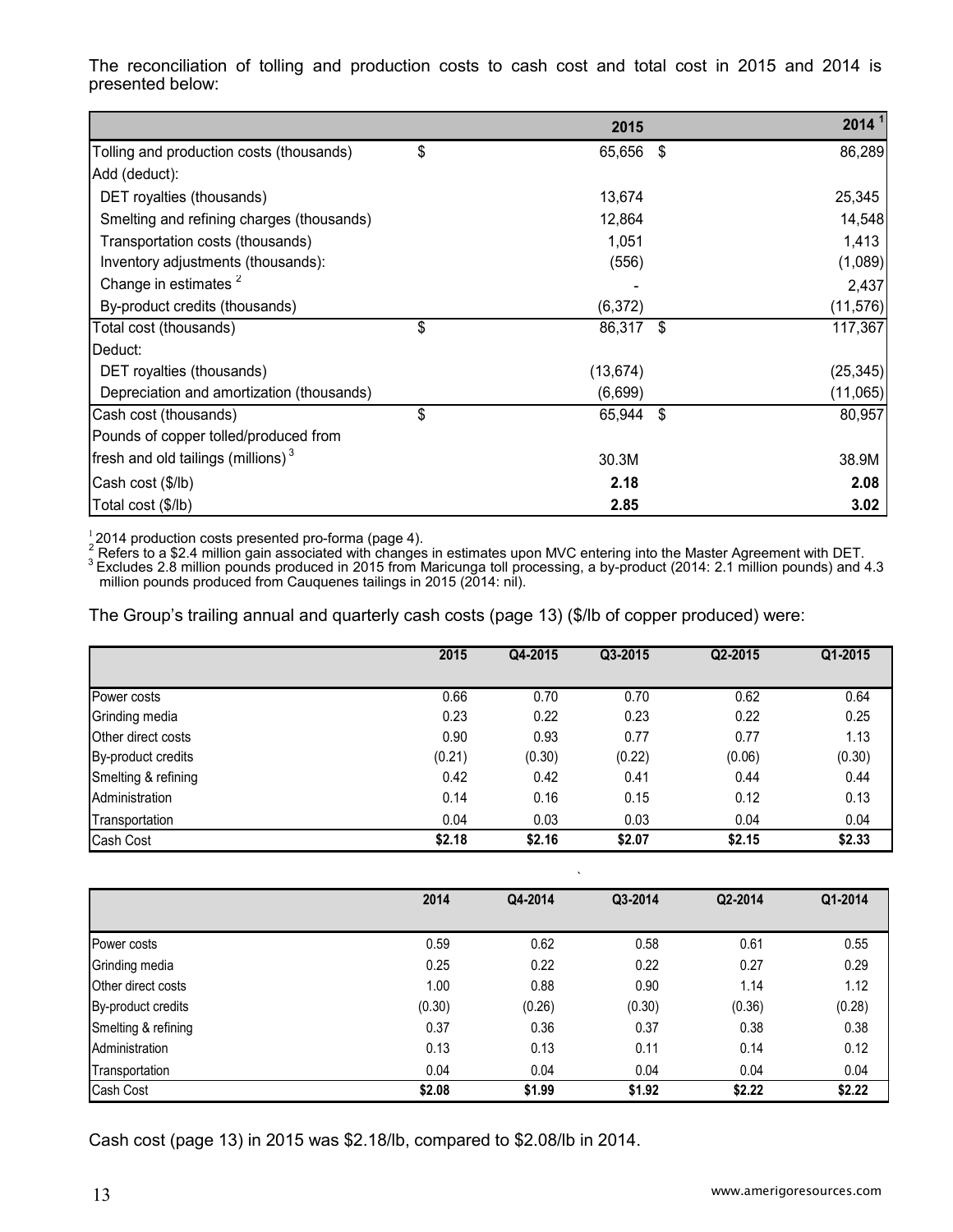Power is MVC's most significant cost, and was \$0.0968/kWh in 2015 compared to \$0.0916/kWh in 2014. Unit power costs for the year were \$0.66/lb, \$0.07/lb higher than in 2014 as result of a decrease of \$0.5 million in the contribution from MVC's power generators and the effect of lower production.

MVC operates its generators when the grid price exceeds the generators' operating costs. The economic benefit from operating the generators in 2015 was \$0.8 million (2014: \$1.3 million).

Unit grinding media costs were \$0.23/lb compared to \$0.25/lb in 2014. Grinding media costs were positively affected due to more efficient mill operations and lower steel prices.

Other direct costs of \$0.90/lb (2014: \$1.00/lb) include direct labour costs of \$0.27/lb (2014: \$0.28/lb) and all other combined direct costs of \$0.63/lb (2014: \$0.72/lb). Other direct unit costs are presented in tabular form on page 16. The suspension of Colihues and molybdenum operations for a substantial part of 2015 contributed to the reduction of direct unit costs compared to 2014.

The Group's trailing annual and quarterly total costs (\$/lb of copper produced) were:

|                           | 2015   | Q4-2015 | Q3-2015 | Q2-2015 | Q1-2015 |
|---------------------------|--------|---------|---------|---------|---------|
| Cash cost                 | 2.18   | 2.16    | 2.07    | 2.15    | 2.33    |
| <b>DET</b> royalties      | 0.45   | 0.40    | 0.33    | 0.52    | 0.52    |
| Amortization/depreciation | 0.22   | 0.28    | 0.22    | 0.19    | 0.21    |
| <b>Total Cost</b>         | \$2.85 | \$2.84  | \$2.62  | \$2.86  | \$3.06  |

|                           | 2014   | Q4-2014 | Q3-2014 | Q2-2014 | Q1-2014 |
|---------------------------|--------|---------|---------|---------|---------|
| Cash cost                 | 2.08   | 1.99    | 1.92    | 2.22    | 2.22    |
| <b>DET</b> royalties      | 0.65   | 0.59    | 0.65    | 0.70    | 0.67    |
| Amortization/depreciation | 0.29   | 0.17    | 0.18    | 0.31    | 0.49    |
| <b>Total Cost</b>         | \$3.02 | \$2.75  | \$2.75  | \$3.23  | \$3.38  |

Total cost was \$2.85/lb, compared to \$3.02/lb in 2014. Total cost was positively impacted by reductions of \$0.20/lb in DET royalties due to lower copper prices and \$0.07/lb in amortization and depreciation charges due to the contract extension with DET.

#### *FINANCIAL RESULTS – 2015*

The Group posted a net loss of \$16.9 million (\$0.10 basic and diluted loss per share), compared to a net loss of \$10.7 million in 2014 (\$0.06 basic and diluted loss per share). Financial performance in 2015 was affected by low production and low copper prices.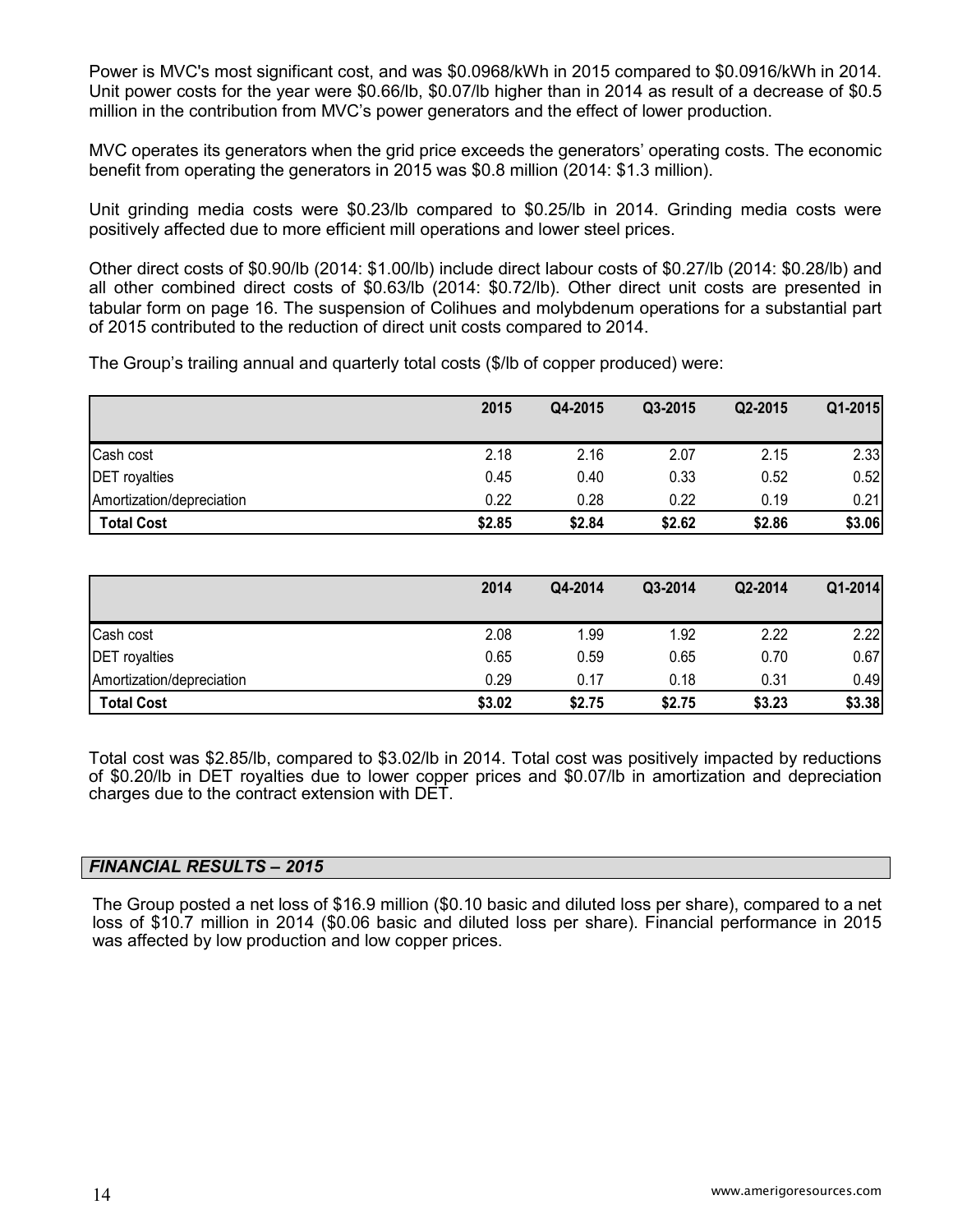Revenue in 2015 was \$52.6 million, compared to \$92.9 million in 2014 (pro-forma, pages 4 and 11).

# **Tolling and Production Costs**

| (Expressed in thousands)                |    | 2015   | 2014         |
|-----------------------------------------|----|--------|--------------|
| Direct tolling and production costs     |    |        |              |
| Power costs                             | \$ | 20,051 | \$<br>22,981 |
| Grinding media                          |    | 7,025  | 9,704        |
| Labour costs                            |    | 7,780  | 9,716        |
| Other direct tolling / production costs |    | 19,900 | 27,894       |
|                                         |    | 54,756 | 70,295       |
| Depreciation and amortization           |    | 6,699  | 11,065       |
| Administration                          |    | 4,201  | 4,929        |
| Tolling and production costs            | c  | 65,656 | \$<br>86,289 |

Direct tolling and production cost was \$54.8 million compared to \$70.3 million in the pro-forma 2014 (page 4).

Cauquenes tolling and production costs of \$5.9 million (2014: \$nil) were excluded from operating results as they were determined to be pre-operating expenses.

Tolling and production costs decreased 22% in 2015 compared to 2014, in the context of a 20% decrease in copper production (excluding Cauquenes).

Grinding media costs of \$7.0 million were 27% lower than in 2014 due to lower steel prices and more efficient grinding operations at MVC.

Direct labour costs were \$7.8 million in 2015 compared to \$9.7 million in 2014 as a result of a weaker CLP compared to the U.S. dollar and staff reductions at MVC.

Other direct tolling costs decreased by \$8.0 million to \$19.9 million (2014: \$27.9 million). The most relevant other direct tolling and production costs are summarized in the following tables:

| (Expressed in thousands)                                | 2015         | 2014         |
|---------------------------------------------------------|--------------|--------------|
| Other direct production costs                           |              |              |
| Colihues extraction                                     | \$<br>2,078  | \$<br>7,953  |
| Maintenance, excluding labour                           | 5,054        | 5,196        |
| Molybdenum production costs, excluding labour           | 576          | 2,755        |
| Other tolling cost                                      | 4,768        | 4,862        |
| Industrial water                                        | 1,556        | 1,588        |
| Copper reagents                                         | 1,247        | 1,886        |
| Subcontractors, support services, etc.                  | 1,948        | 2,463        |
| Filtration and all other direct copper production costs | 254          | 1,236        |
| Lime                                                    | 883          | 911          |
| Change in estimates <sup>1</sup>                        |              | (2, 437)     |
| Process control                                         | 980          | 393          |
| Inventory adjustments                                   | 556          | 1,088        |
|                                                         | \$<br>19,900 | \$<br>27,894 |

 $1$  Refers to a \$2.4 million gain resulting from change in estimates as a result of MVC entering into the Master Agreement with DET.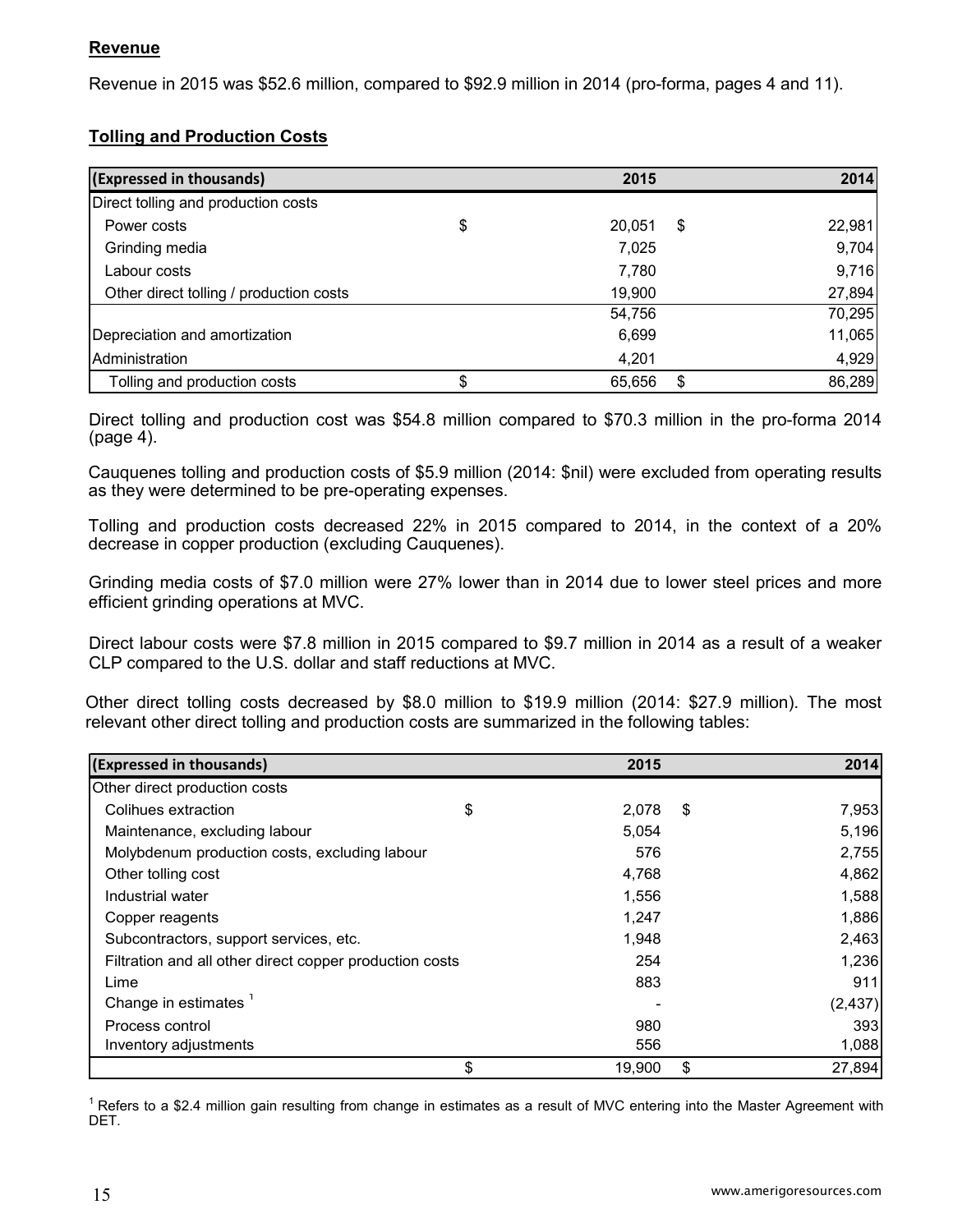| (S/lb Cu)                                               | 2015 | 2014   |
|---------------------------------------------------------|------|--------|
| Other direct production costs                           |      |        |
| Colihues extraction                                     | 0.07 | 0.20   |
| Maintenance, excluding labour                           | 0.16 | 0.13   |
| Molybdenum production costs, excluding labour           | 0.02 | 0.07   |
| Other tolling cost                                      | 0.15 | 0.12   |
| Industrial water                                        | 0.05 | 0.04   |
| Copper reagents                                         | 0.04 | 0.05   |
| Subcontractors, support services, etc.                  | 0.06 | 0.06   |
| Filtration and all other direct copper production costs | 0.01 | 0.03   |
| Lime                                                    | 0.03 | 0.02   |
| Process & environmental control                         | 0.03 | 0.01   |
| Change in estimates                                     |      | (0.06) |
| Inventory adjustments                                   | 0.02 | 0.03   |
|                                                         | 0.63 | 0.72   |

Costs were positively impacted by the suspension of Colihues processing (\$5.9 million cost reduction) and molybdenum production (\$2.2 million cost reduction) in response to low market prices. Other ongoing costs at MVC decreased in 2015 as a result of a weaker CLP compared to the U.S. dollar, and ongoing cost reductions at MVC.

Depreciation and amortization cost of \$6.7 million (2014: \$11.1 million) decreased due to the extension of the useful life of assets as a result of MVC entering into the Master Agreement with DET.

Administration expenses were \$4.2 million in 2015 (2014: \$4.9 million), as a result of a weaker CLP.

# **Other expenses**

Other expenses of \$4.8 million (2014: \$10.4 million) are costs not related to MVC's production operations, and are comprised of the following:

- General and administration expenses of \$3.0 million (2014: \$4.0 million) which include salaries, management and professional fees of \$2.0 million (2014: \$2.4 million), office and general expenses of \$0.8 million (2014: \$1.0 million) and share-based payments of \$0.2 million (2014: \$0.6 million). The decrease in management and professional fees and office and general expenses is driven by cost reductions and the effect of a weaker Canadian dollar. Share-based compensation expense decreased due a lower number of option grants in 2015 compared to 2014.
- Other expenses of \$3.4 million (2014: gain of \$0.3 million) are comprised of a foreign exchange expense of \$1.8 million (2014: gain of \$0.3 million), impairment charges of \$1.7 million (2014: \$0.3 million) and other gains of \$0.1 million (2014: \$0.4 million). Foreign exchange expense increased in 2015 due to the effect in Amerigo (which has a Canadian dollar functional currency) of monetary adjustments to intercompany loans carried in U.S. dollars. Impairment charges in 2015 include a \$1.4 million impairment of Colihues equipment determined not to be usable in future operations and impairment charges of \$0.3 million on the Candente Copper investment.
- A royalty derivative gain to related parties of \$1.5 million (2014: gain of \$1.4 million), which includes actual royalty dividends to related parties of \$0.5 million (2014: \$0.6 million) and a decrease in the fair value of the derivative of \$2.1 million (2014: decrease in fair value of \$2.0 million). The decrease in the fair value of the derivative in 2015 was the result of higher discount rates driven by higher expected risk adjusted borrowing rates.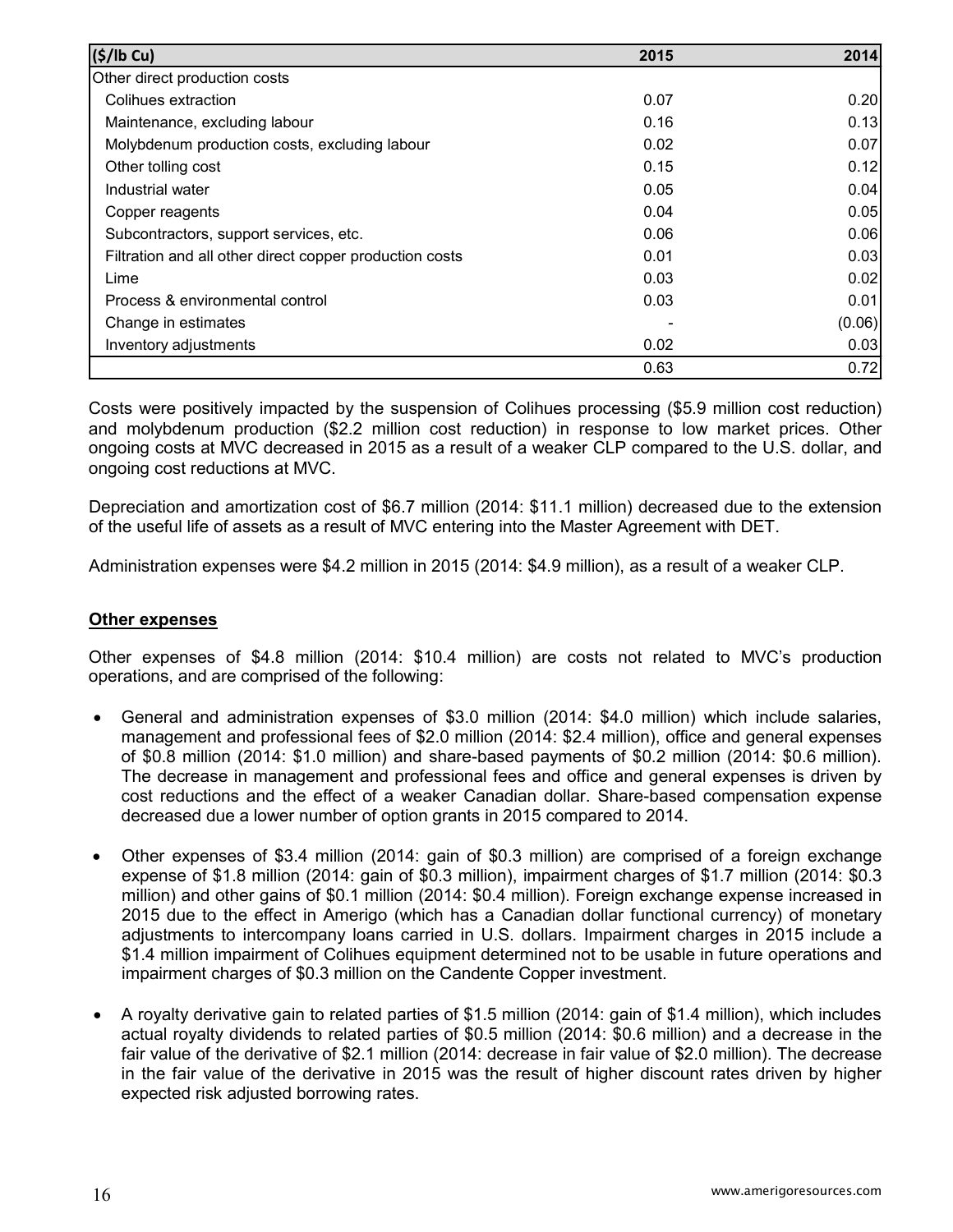### **Finance expense or finance gains**

The Group recorded a finance expense of \$1.0 million (2014: \$0.3 million) which includes finance, commitment and interest charges and a change in value on an interest rate swap.

# **Taxes**

Income tax recovery was \$2.0 million (2014: expense of \$6.6 million), including a current income tax recovery of \$4.1 million (2014: recovery of \$0.5 million) and deferred tax expense of \$2.1 million (2014: \$7.1 million) in respect of changes to deferred income tax liabilities. Deferred income tax results predominantly from the differences between the book and tax values of MVC's property, plant and equipment. Deferred tax liabilities do not represent income tax due in Chile on a current basis. Deferred income tax expense was significantly higher in 2014 as a result of an increase to MVC's long-term tax rate from 20% to 27% from a tax reform enacted in Chile in September 2014.

# *F I N A N C I A L R E S U L T S – QUARTER ENDED DECEMBER 31, 2015*

In Q4-2015 MVC produced 10.9 million pounds of copper under a tolling agreement with DET (Q4-2014: 11.4 million pounds), including 4.1 million pounds produced from Cauquenes.

Net copper revenue of \$5.0 million and tolling and production costs of \$5.8 million associated with the Cauquenes operations were excluded from loss as they were determined to be a pre-operating cost.

The Group posted a net loss of \$4.7 million (\$0.03 basic and diluted loss per share), compared to a net profit of \$1.7 million (basic and diluted earnings of \$0.01 per share) in Q4-2014.

#### **Revenue**

Revenue during Q4-2015 was \$7.8 million compared to \$24.3 million in Q4-2014 (pro-forma, page 4), due to lower production levels and metal prices.

# **Tolling and Production Costs**

| (Expressed in thousands)                | Q4-2015     |     | Q4-2014 |
|-----------------------------------------|-------------|-----|---------|
| Direct tolling and production costs     |             |     |         |
| Power costs                             | \$<br>4,106 | -\$ | 6,636   |
| Grinding media                          | 1,280       |     | 2,312   |
| Labour costs                            | 1,350       |     | 2,737   |
| Other direct tolling / production costs | 3,910       |     | 6,574   |
|                                         | 10,646      |     | 18,259  |
| Depreciation and amortization           | 1,659       |     | 1,844   |
| Administration                          | 956         |     | 1,358   |
| Tolling and production costs            | 13,261      | \$  | 21,461  |

Direct tolling and production costs were \$10.6 million compared to \$18.3 million in the pro-forma Q4- 2014 (page 4). The variance in costs is partially attributed to the capitalization of Cauquenes costs in Q4-2015 as pre-operating costs. Costs were also positively affected as a result of a weaker CLP compared to the U.S. dollar, staff reductions at MVC and ongoing cost reduction initiatives at MVC.

Administration expenses were \$1.0 million (Q4-2014: \$1.4 million), due to weaker CLP.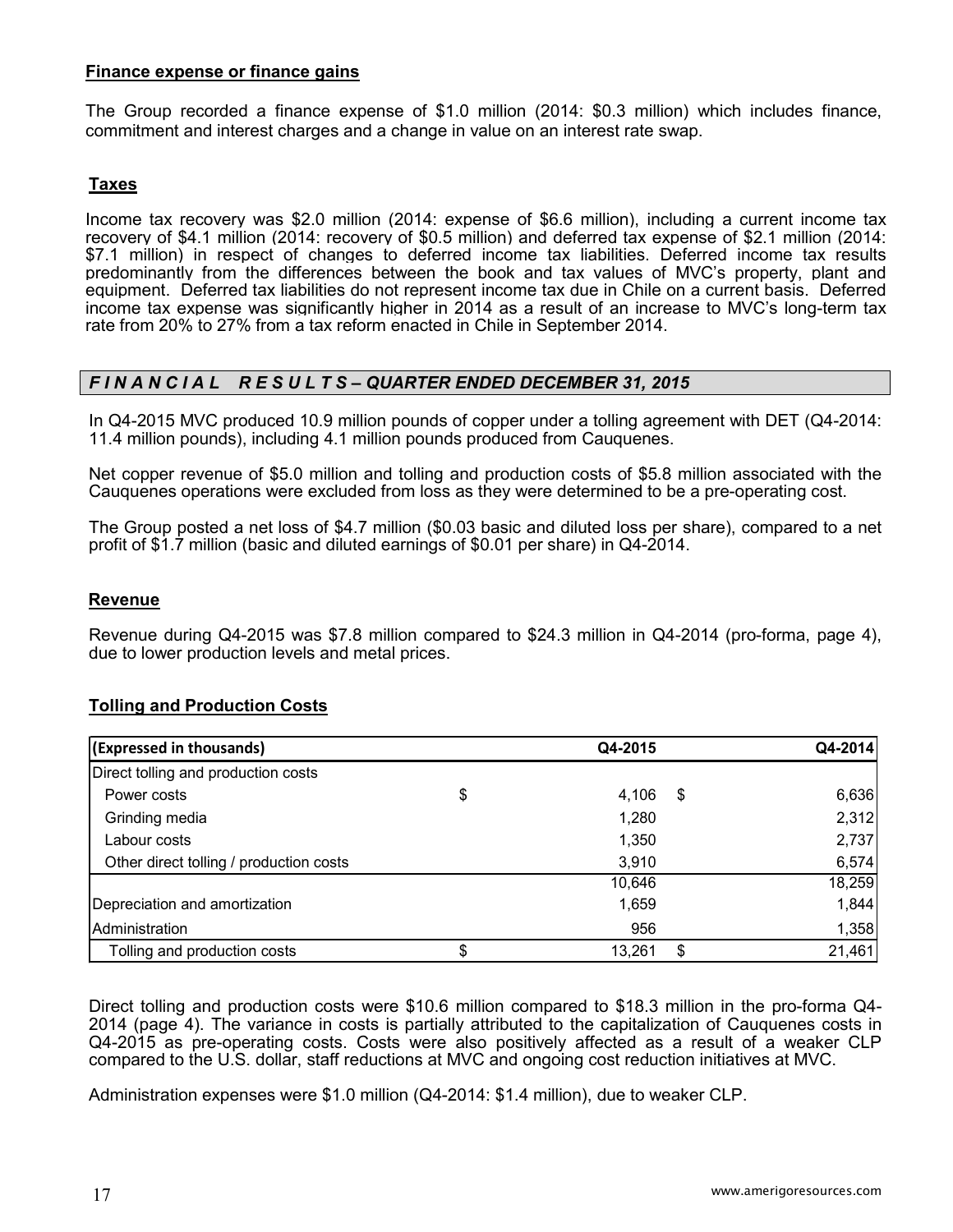# **Cash Cost and Total Cost** (non-GAAP measures, page 13)

Cash cost in Q4-2015 was \$2.16/lb, compared to \$1.99/lb in Q4-2014.

|                     | Q4-2015 | Q4-2014 |
|---------------------|---------|---------|
| Power costs         | 0.70    | 0.62    |
| Grinding media      | 0.22    | 0.22    |
| Other direct costs  | 0.93    | 0.88    |
| By-product credits  | (0.30)  | (0.26)  |
| Smelting & refining | 0.42    | 0.36    |
| Administration      | 0.16    | 0.13    |
| Transportation      | 0.03    | 0.04    |
| <b>Cash Cost</b>    | \$2.16  | \$1.99  |

Lower production levels contributed to an increase of \$0.17/lb in cash cost between the comparative quarters.

The Group's total cost was \$2.84/lb in Q4-2015 compared to \$2.75/lb in Q4-2014:

|                              | Q4-2015 | Q4-2014 |
|------------------------------|---------|---------|
| Cash cost                    | 2.16    | 1.99    |
| <b>El Teniente royalties</b> | 0.40    | 0.59    |
| Amortization/depreciation    | 0.28    | 0.17    |
| <b>Total Cost</b>            | \$2.84  | \$2.75  |

# **Other**

In Q4-2015 general and administrative expenses were \$0.7 million (Q4-2014: \$0.4 million), other losses were \$1.7 million (Q4-2014: \$0.4 million), there was a royalty derivative to related parties gain of \$2.3 million (2014: \$0.8 million) and finance expense was \$0.1 million (Q4-2014: \$0.1 million).

In Q4-2015, the Group recorded income tax recoveries of \$1.0 million (Q4-2014: income tax expense of \$0.4 million).

#### *COMPARATIVE PERIODS*

The Company's financial statements are reported under IFRS issued by the IASB. The following tables provide highlights from the Company's financial statements of quarterly results for the past eight quarters (pro-forma, page 4, unaudited).

|                           | <b>QE Dec. 31,</b> | <b>QE Sept. 30,</b> | QE June 30, | QE March 31, |
|---------------------------|--------------------|---------------------|-------------|--------------|
|                           | 2015               | 2015                | 2015        | 2015         |
|                           |                    | \$                  |             | \$           |
|                           |                    |                     |             |              |
| Total revenue (thousands) | 7,809              | 10,770              | 16,388      | 17,656       |
| Net loss (thousands)      | (4,673)            | (6, 161)            | (2,036)     | (4,063)      |
| Loss per share            | (0.03)             | (0.03)              | (0.01)      | (0.02)       |
| Diluted loss per share    | (0.03)             | (0.03)              | (0.01)      | (0.02)       |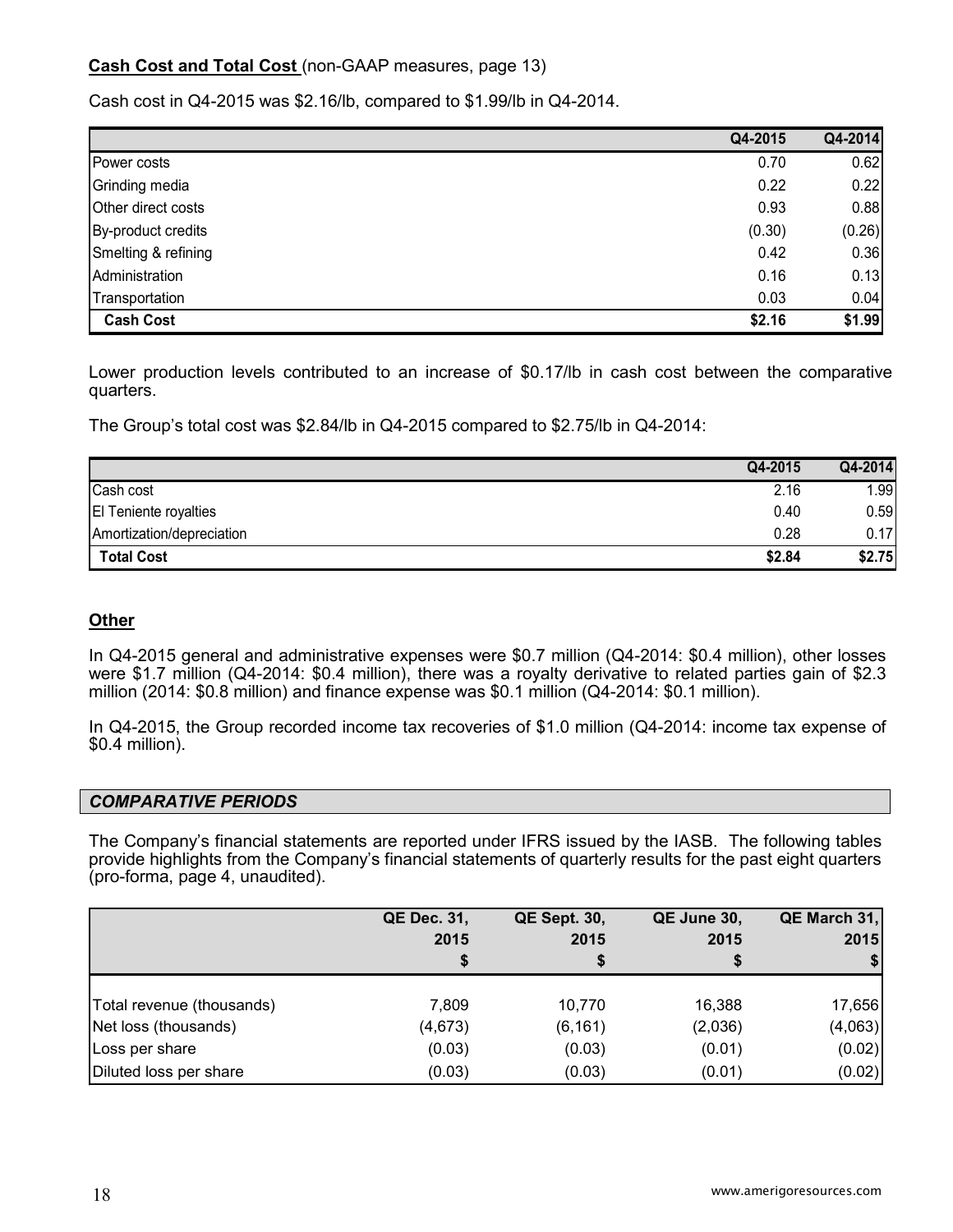|                                   | <b>QE Dec. 31,</b> | <b>QE Sept. 30,</b> | QE June 30, | QE March 31, |  |
|-----------------------------------|--------------------|---------------------|-------------|--------------|--|
|                                   | 2014               | 2014                | 2014        | 2014         |  |
|                                   |                    |                     |             |              |  |
| Total revenue (thousands)         | 24,320             | 22,222              | 20,728      | 25,594       |  |
| Net earnings (loss) (thousands)   | 1,702              | (3,725)             | (8, 290)    | (389)        |  |
| Earnings (loss) per share         | 0.01               | (0.02)              | (0.05)      | 0.00         |  |
| Diluted earnings (loss) per share | 0.01               | (0.02)              | (0.05)      | 0.00         |  |

Quarterly revenue variances result from varying volumes of copper sales (a factor of quarterly production), the Group's realized copper price (a factor of market price conditions) and in 2015, the impact of final copper price adjustments to prior quarter's production (as a result of M+3 pricing terms). Revenues is highly sensitive to these variables, as summarized below:

|                                                | Q4-2015 | Q3-2015  | Q2-2015 | Q1-2015 | Q4-2014 | Q3-2014  | Q2-2014  | Q1-2014 |
|------------------------------------------------|---------|----------|---------|---------|---------|----------|----------|---------|
| Copper<br>sales                                | 7.44    | 8.12     | 9.39    | 8.83    | 11.22   | 10.32    | 9.32     | 10.18   |
| MVC's realized<br>copper<br>price <sup>2</sup> | \$2.08  | \$2.36   | \$2.65  | \$2.68  | \$3.01  | \$3.06   | \$3.16   | \$3.36  |
| Settlement<br>adjustments <sup>3</sup>         | (\$1.0) | (\$2.61) | \$0.42  | \$1.43  | ٠       | (\$0.53) | (\$0.63) | \$1.02  |

<sup>1</sup> Million pounds of copper sold. In 2015 these sales are under the tolling agreement with DET. Q3-2015 and Q4-2015 amounts exclude tailings processed from Cauquenes.

<sup>2</sup> Copper recorded price per pound, for the period before smelting and refining charges and settlement adjustments to prior  $\frac{1}{3}$  courters' sales.

<sup>3</sup> Settlement adjustments to prior quarter's sales, expressed in millions of dollars

Q1 to Q3-2014 revenue was negatively impacted by lower production. Revenue in Q4-2014 was stronger as mining conditions improved in Colihues, although stronger production results were mitigated by lower copper prices. Q1-2015 revenue was impacted by lower production and a substantial decline in copper prices. Q2-2015 revenue was positively impacted by higher production levels, despite lower realized copper prices. Q3-2015 revenue was affected by lower copper sales, lower copper prices and negative revenue settlement adjustments due to pricing terms. Q4-2015 revenue was affected by lower production (as they exclude Cauquenes production) and lower copper prices.

In addition to revenue variances, the Group's quarterly results in the most recent eight quarters were also affected by variations in cost of sales:

|                                                        | Q4-2015 | Q3-2015 | Q2-2015 | Q1-2015 | Q4-2014 | Q3-2014 | Q2-2014 | Q1-2014 |
|--------------------------------------------------------|---------|---------|---------|---------|---------|---------|---------|---------|
| Tolling and<br>produçtion<br>costs                     | \$13.26 | \$15.29 | \$18.14 | \$18.97 | \$21.46 | \$20.37 | \$19.53 | \$24.93 |
| Unit tolling<br>and<br>production<br>cost <sup>2</sup> | \$1.78  | \$1.88  | \$1.93  | \$2.15  | \$1.91  | \$1.97  | \$2.10  | \$2.45  |

<sup>1</sup> Millions of dollars.<br><sup>2</sup> Tolling and production costs divided over number of pounds of copper delivered. Q3-2015 and Q4-2015 amounts exclude tailings processed from Cauquenes.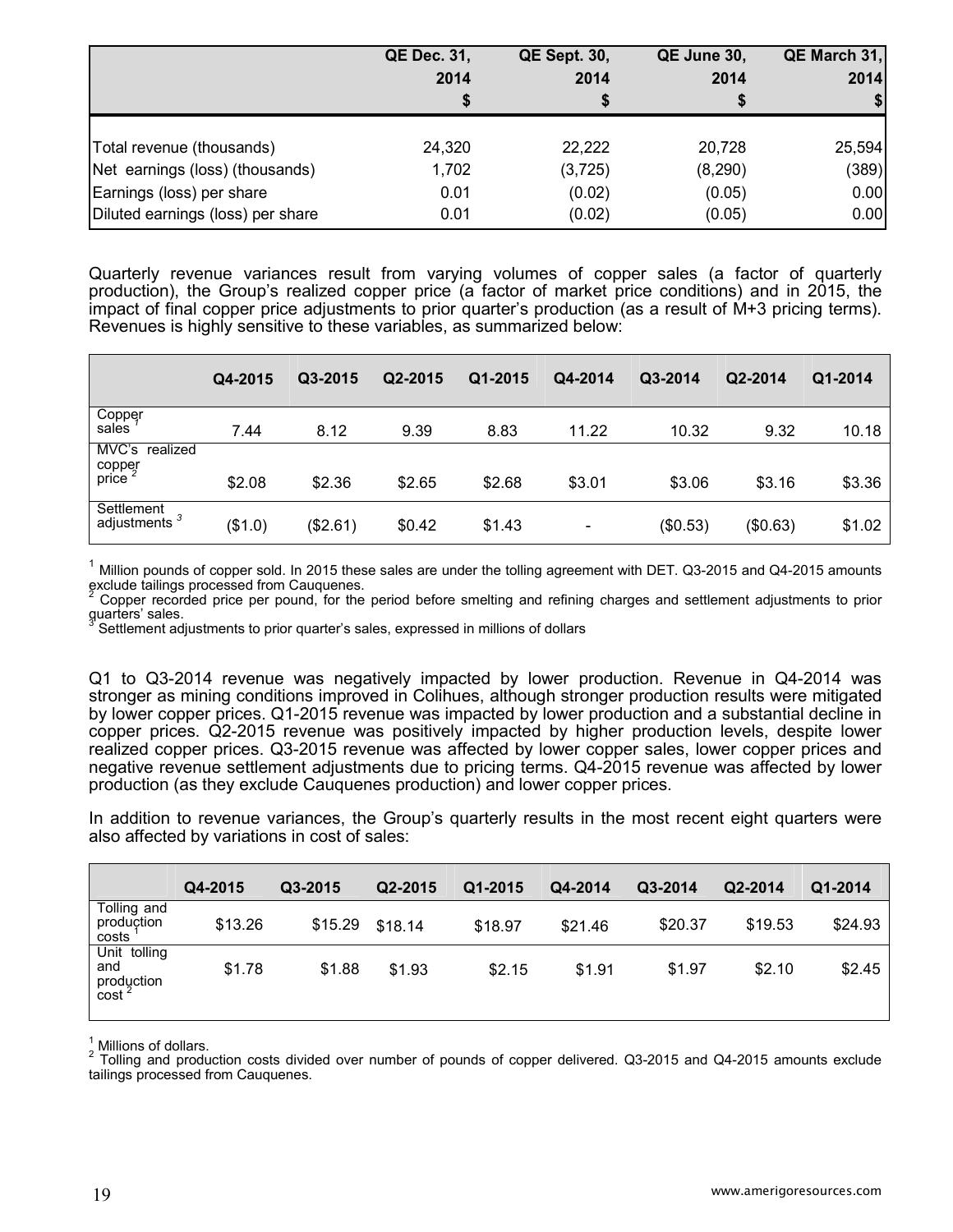Tolling and production costs are affected by production levels, input costs -particularly power costs-, copper prices and the depreciation or appreciation of the CLP to the U.S. dollar. In Q2-2014 a gain from Change in Estimates of \$2.4 million was recorded as a component of production costs. Depreciation expense decreased as of Q2-2014 on the signing of the Master Agreement which resulted in an increase in the estimated useful lives of MVC's assets. Further cost reductions associated with a change to Colihues processing methods introduced in Q3-2014 also contributed to lower costs. Total production costs increased in Q4-2014 from higher production, but unit cost decreased from prior quarter levels. In Q1-2015 total tolling costs decreased due to lower production under the tolling agreement with DET, but the decrease in costs was insufficient to maintain the low unit costs that had been achieved in prior quarters. In Q2, Q3 and Q4-2015, total and unit tolling costs decreased consistently each quarter as a result of lower production levels, cost reductions at MVC and a weaker CLP compared to the U.S. dollar. Tolling costs in Q3 and Q4-2015 also decreased due to suspension of Colihues operations. Q4-2015 cost data did not include Cauquenes tolling and production costs which were capitalized as preoperating costs.

#### *LIQUIDITY and CAPITAL RESOURCES*

#### **Cash Flow from Operations**

The Group used cash of \$26.5 million in operations, compared to cash generated from operations of \$18.1 million in 2014. Included in cash used in operations in 2015 is a reduction of \$12.7 million in DET royalties, associated with the repayment of royalties deferred in 2014.

Excluding the effect of changes in working capital accounts, the Group used cash of \$5.0 million, compared to \$14.8 million generated from operations in 2014.

#### **Cash Flow from Financing Activities**

The Group received \$72.9 million in debt proceeds net of transaction costs in 2015 (2014: \$nil). In 2014 the Group received \$0.3 million from the exercise of share purchase options.

#### **Cash Flow from Investing Activities**

In 2015 the Group used cash of \$52.4 million for payments of Capex, compared to \$11.7 million in 2014. In 2015 the Group also paid \$1.7 million in capitalized interest associated with the Cauquenes expansion debt facilities.

#### **Liquidity and Financial Position**

At December 31, 2015, the Group's cash and cash equivalents totaled \$9.0 million (December 31, 2014: \$18.3 million) and the Group had a working capital deficiency of \$6.0 million, compared to working capital of \$2.8 million at December 31, 2014.

The Group operates in a cyclical industry where levels of cash flow are closely correlated to the market prices for copper. While MVC is a valuable long-life asset with a strategic relationship with El Teniente, the world's largest underground copper mine, its liquidity and financial position have been affected by a sharp decrease in copper price, from an average LME price of \$3.11/lb in 2014 to an average price of \$2.50/lb in 2015.

During this period of low copper prices, phase one of the Cauquenes expansion was completed, providing MVC with access to high-grade historical tailings that are expected to increase production from 37.3 million pounds of copper in 2015 to an estimated 55.0 to 60.0 million pounds in 2016. As a result of the projected production increase, and the effect of continued cost reductions, annual cash cost is projected to decrease from \$2.18/lb in 2015, to \$1.65/lb to \$1.85/lb in 2016. Refer to **Cautionary Statement on Forward Looking Information** (page 31).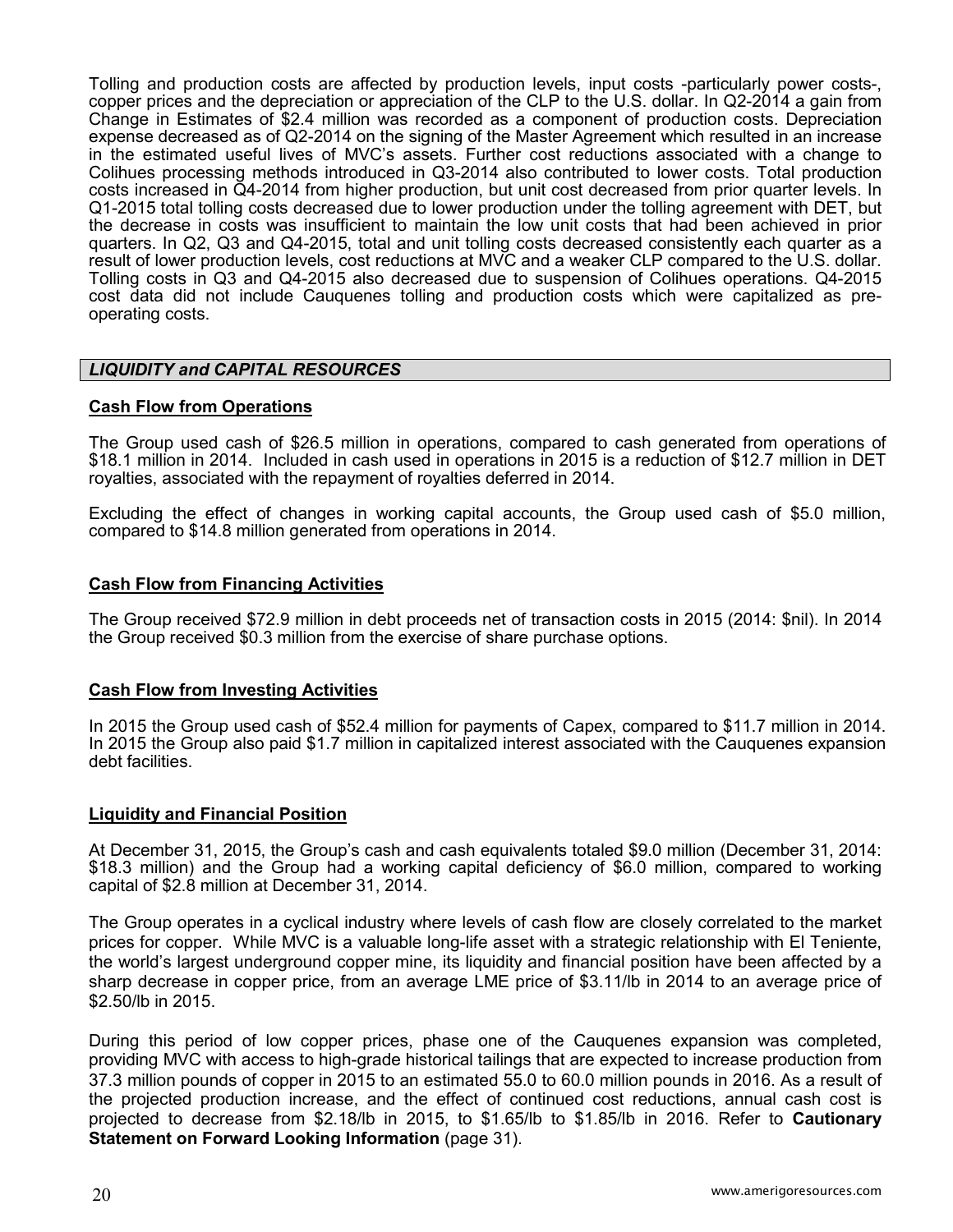Under these conditions, the Group expects to be able to complete payments associated with phase one of the Cauquenes expansion (estimated at \$4.2 million) and to meet its obligations for the next 12 months from the remaining funds available through the various facilities described below and cash flow generated from operations.

At December 31, 2015, the Group had approximately \$17.8 million of undrawn, committed credit facilities and \$10.0 million undrawn from a copper price support facility, which is available at a monthly rate of \$1.0 million, provided the average copper price in the month remains below \$2.80/lb.

In addition to the above facilities, subsequent to year end, MVC and DET reached an agreement to defer DET royalty adjustments to gross revenue during a four-month period, from March to June 2016. MVC also reached an agreement with its power provider to reduce rates in the existing power supply contracts between the parties. The parties also agreed to defer 20% of power payments from H1-2016 to H2- 2016, when production levels and as a result, operating cash flow, are expected to be stronger. Refer to **Subsequent Events** (page 29).

The Group's long-term liabilities (severance provisions, long-term portion of borrowings, long-term portion of the royalty derivative to related parties measured at fair value, deferred income tax liabilities and other non-current liabilities) at December 31, 2015 were \$87.6 million (December 31, 2014: \$32.9 million).

#### **Borrowings**

| <b>Borrowing outstanding (Thousands)</b>              | December 31, | December 31, |  |
|-------------------------------------------------------|--------------|--------------|--|
|                                                       | 2015         | 2014         |  |
|                                                       |              |              |  |
|                                                       |              |              |  |
| Cauquenes Expansion Loan (a)                          | 57,471       |              |  |
| Cauquenes Expansion VAT Facility (b)                  | 8,026        |              |  |
| <b>DET Expansion Support Facility (d)</b>             | 7,148        |              |  |
|                                                       | 72,645       |              |  |
| Comprised of:                                         |              |              |  |
| Short-term debt and current portion of long-term debt | 17,964       |              |  |
| Long-term debt                                        | 54,681       |              |  |
|                                                       | 72,645       |              |  |

a) On March 25, 2015, MVC closed a bank syndicate financing with Mandated Lead Arrangers Banco Bilbao Vizcaya Argentaria ("BBVA") and Export Development Canada ("EDC") for a loan facility (the "Cauquenes Expansion Loan") of up to \$64.4 million to be used in the expansion of MVC's operations for the processing of tailings from the Cauquenes deposit. Terms of the loan include interest at a fixed rate of 5.81% per annum during construction and 5.56% per annum thereafter for 75% of the facility, both fixed through the use of an interest rate swap. The remaining 25% of the facility is subject to a variable rate based on the US Libor 6 month rate, which at December 31, 2015 was 4.35% per annum (and would be 4.10% per annum during operation).

Interest is paid semi-annually starting on June 30, 2015. The Cauquenes Expansion Loan has a maximum repayment term of 6 years consisting of 12 equal semi-annual capital payments commencing on June 30, 2016. The repayment term may be shortened without penalty in accordance with the provisions of the finance agreement.

As of December 31, 2015, funding of \$59.6 million was received.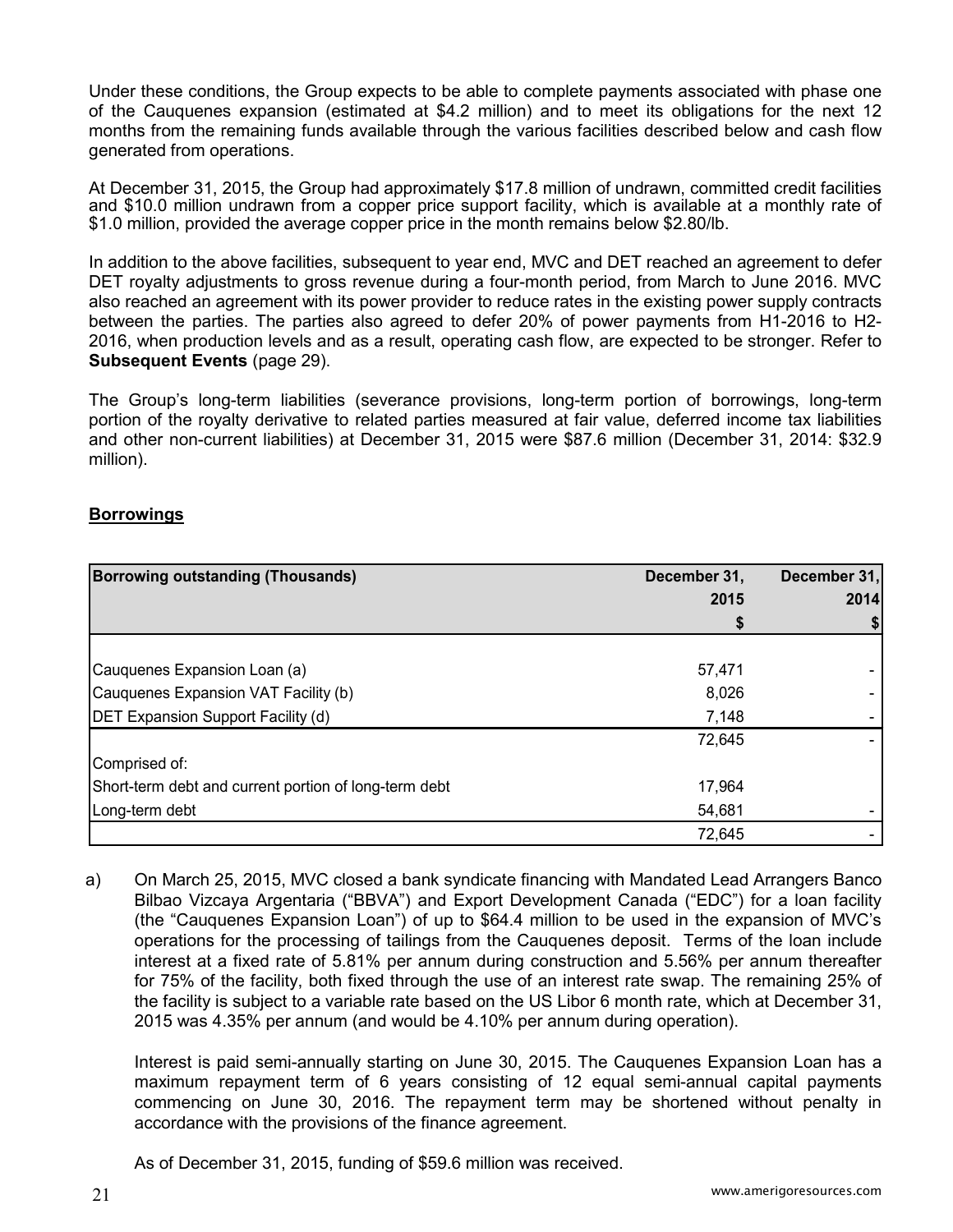MVC incurred due diligence, bank fees and legal costs of \$2.4 million, of which \$2.2 million were recognized as transaction costs as of December 31, 2015 based on the percentage of funds drawn to date. The remaining \$0.2 million was recognized as prepaid finance expenses and will be transferred to transaction costs on the same percentage basis as funds are drawn from the facility. Transaction costs will be amortized over the term of the loan using the effective interest rate method.

Interest on the loan is being fully capitalized during construction and commissioning, for a total of \$1.5 million paid to December 31, 2015.

The balance of the loan (net of transaction costs) at December 31, 2015 was \$57.5 million (December 31, 2014: \$nil).

MVC has provided security for the Cauquenes Expansion Loan in the form of a charge on all of MVC's assets, and is subject to bank covenants (current ratio, tangible net worth and debt service coverage ratio) to be measured semi-annually starting on December 31, 2015.

At December 31, 2015, MVC was in compliance with the tangible net worth ratio (\$90.0 million), and received waivers from BBVA and EDC in respect of non-compliance with the current ratio (requirement of 1.0) and debt service coverage ratio (requirement of 1.2).

MVC has a requirement to fund a debt service reserve account ("DSRA") for an estimated amount of \$7.0 million from the proceeds of the final disbursement from the Cauquenes Expansion Loan. The Group is in negotiations with BBVA and EDC to waive the final disbursement funding requirement and defer funding of the DSRA to the second half of 2016.

- b) Also on March 25, 2015, MVC entered into a CLP 5,700.0 million (approximately \$9.0 million at the loan grant date) facility with BBVA to finance the value added tax expected to be incurred by MVC in connection with the Cauquenes expansion (the "VAT Facility"). The VAT Facility is due on or before June 30, 2016 and is subject to interest at a variable rate of the Chilean Association of Banks and Financial Institutions Tasa Bancaria plus 1.75%, which at December 31, 2015 was 6.18% per annum. Interest on the VAT Facility is being fully capitalized during construction and commissioning and paid quarterly starting on June 30, 2015. Interest of \$0.2 million was paid up to December 31, 2015, at which date the balance of the loan was \$8.0 million (December 31, 2014: \$nil).
- c) On March 24, 2015, Colihues Energía obtained from a Chilean bank a working capital loan of CLP 123.0 million (the equivalent of \$0.2 million at the loan grant date) at an interest rate of 4.44% per annum. The loan was repaid on June 19, 2015. No security was provided in connection with the loan.
- d) The Group has \$30.0 million in additional credit facilities, including a \$17.0 million copper price support agreement with DET (page 24) and a \$13.0 million standby line of credit from three Amerigo shareholders. The shareholders line of credit had an original availability date to March 25, 2016 and subsequent to year end was extended to March 25, 2017. No security was provided in connection with these facilities. At December 31, 2015, \$7.0 million had been drawn from the DET Facility (December 31, 2014: \$nil) and no funds had been drawn from the shareholders line of credit. The Group incurred an annual commitment fee of \$0.1 million in respect of the standby line of credit.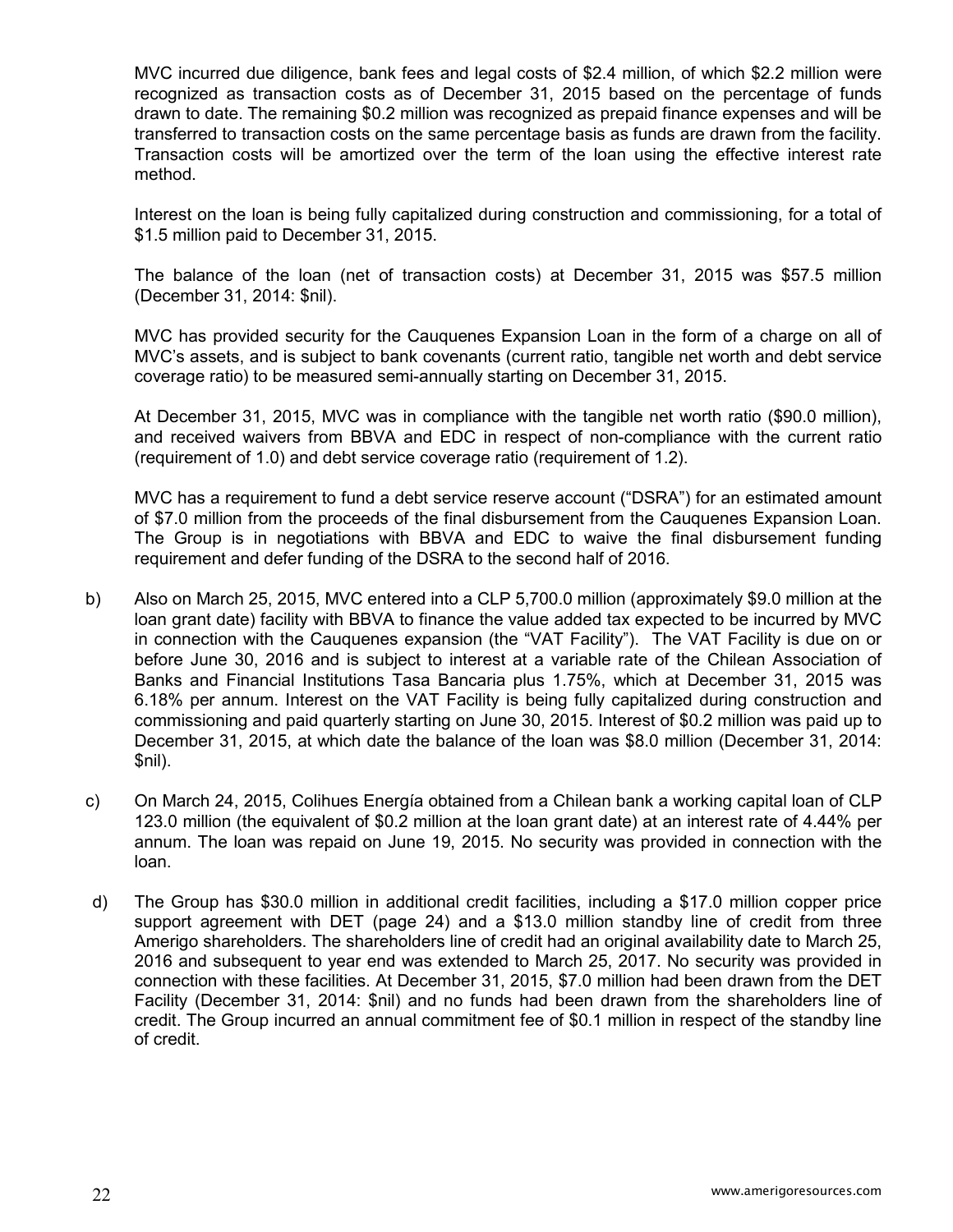Concurrently with the Cauquenes Expansion Loan, MVC entered into an interest rate swap ("IRS") with BBVA to fix 75% of the interest payable on that facility. MVC recognized a fair value of \$1.0 million at inception for the IRS, which was accounted for as a prepaid finance expense, and is being treated as transaction costs as funds are drawn from the facility. At December 31, 2015, MVC had recognized \$0.9 million as transaction costs, and the balance of \$0.1 million was recognized as a prepaid finance expense. On December 31, 2015, the fair value of the IRS was determined to be \$0.7 million and markto-market adjustments of \$0.2 million were recognized in earnings, as a component of finance gains. The interest rate swap has a term to December 27, 2018.

# *AGREEMENTS WITH CODELCO'S EL TENIENTE DIVISION*

On April 8, 2014 MVC and DET entered into a contract (the "Master Agreement") for the purchase by MVC of the rights to process tailings from an additional historical tailings deposit, Cauquenes, for a term to the earlier of its depletion or 2033, and extending the Fresh Tailings Contract from 2021 to 2037 and the Colihues Contract to the earlier of its depletion or 2037.

Royalties were payable to DET in respect of copper concentrates produced by MVC and were calculated using the London Metal Exchange ("LME") price for copper for the month of delivery of the tailings. Adjustments to the DET royalties were recorded on a monthly basis for changes in copper concentrate deliveries during the settlement period. As of January 1, 2015, copper production from MVC is conducted under a tolling agreement with DET and MVC's revenue for the delivery of copper concentrates to DET is recognized as a tolling fee. The tolling fee is calculated as gross revenue for copper delivered under the tolling agreement net of notional items (treatment and refining charges, DET royalties and transportation costs). The notional DET royalties replace the former royalties payable to DET and precisely mimics the former royalty arrangements.

Royalties under the Fresh Tailings Contract are determined through a sliding scale formula tied to copper prices. Until August 1, 2015 no royalties applied on copper produced from fresh tailings when the copper price was below \$0.80/lb, and the royalty increased to a maximum of 13.5% at copper prices of \$1.30/lb or higher. These terms were amended in the Master Agreement, as described below.

The Colihues Contract establishes a sliding scale royalty of 3% for a copper price below \$0.80/lb that increases to approximately 30% at a copper price of \$4.27/lb. The parties are required to review and potentially adjust costs and royalty structures for copper tolling or production from Colihues tailings if the copper price remains below \$1.95/lb or over \$4.27/lb for three consecutive months. These terms were not amended by the Master Agreement.

Until August 1, 2015, MVC paid a royalty of 10% of MVC's net revenue received from the sale of molybdenum concentrates produced from fresh tailings and 11.9% on net molybdenum revenue from Colihues tailings. These terms were also amended by the Master Agreement.

Additional terms of the Master Agreement include the following:

- Changes in the royalty for copper produced from fresh tailings, including a change in the royalty calculation to a sliding scale for a range of copper prices from \$1.95/lb (13.5% royalty) to \$4.80/lb (28.4% royalty), elimination of exchange rate provisions that increased royalties, and an increase in the threshold below which no royalty is applicable from \$0.80/lb to \$1.95/lb, the same minimum level as that for the Cauquenes royalty. The change in fresh tailings royalty became effective on August 1, 2015;
- A sliding scale royalty for copper produced from Cauquenes tailings for copper prices ranging from \$1.95/lb (16% royalty) to \$5.50/lb (39% royalty);
- A sliding scale global molybdenum royalty for molybdenum prices between \$7.31/lb (9% royalty) and \$40/lb (19.7% royalty), effective August 1, 2015;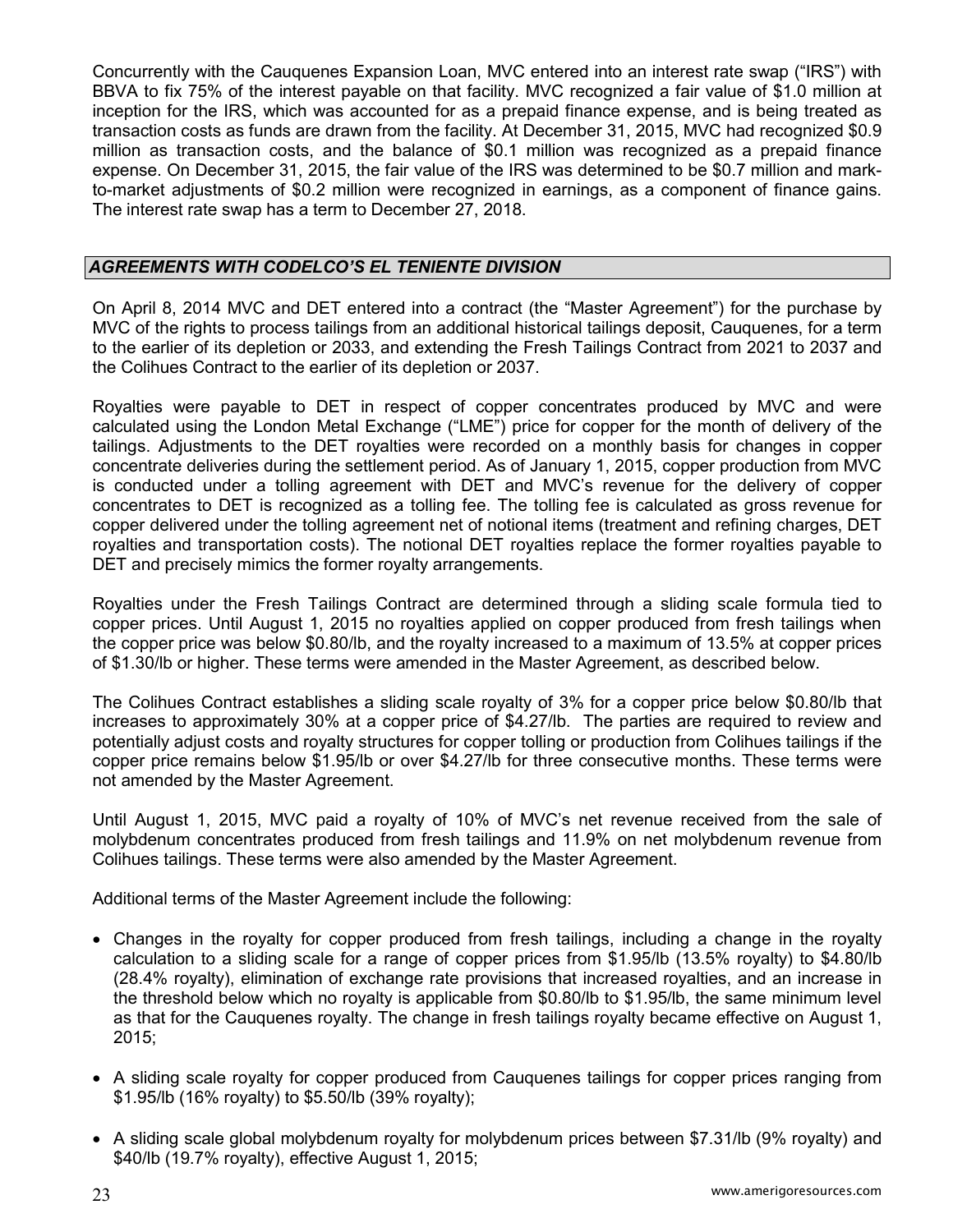- Provisions requiring the parties to meet and review cost and royalty structures in the event monthly average prices fall below certain ranges and projections indicate the permanence of such prices over time.
- The review of all royalty structures is to be carried out in a manner that gives priority to the viability of the Master Agreement and maintains the equilibrium of the benefits between the Parties; and
- Three early exit options exercisable by DET within 2021 and every three years thereafter only in the event of changes unforeseen as of the date of the Master Agreement. The Company has currently judged the probabilities of DET exercising any of these early exit options as remote.

### **First Modification to the Master Agreement**

On August 29, 2014, DET and MVC entered into a first modification to the Master Agreement, which provided for the deferral of up to \$9.1 million in DET royalties in 2014 in order for MVC to expedite certain works associated with the Cauquenes expansion. The deferred amounts were subject to interest at a rate of 0.6% per month. A total of \$8.1 million was deferred during 2014, and all deferred amounts and applicable interest owing to DET were paid in full in Q1-2015.

#### **Second Modification to the Master Agreement**

On February 3, 2015, MVC and DET entered into a second modification to the Master Agreement dated December 31, 2014 which provides for the following:

- i) The delivery to DET of all copper concentrates produced by MVC during the period from January 1, 2015 to December 31, 2022 pursuant to a "maquila" or tolling arrangement, subject to terms and conditions similar to those contained in the concentrate sales agreement MVC had to December 31, 2014 with Enami.
- ii) A copper price support agreement provided by DET to assist MVC with the Cauquenes expansion in an amount of up to \$17.0 million (the "DET Facility"). MVC will draw down \$1.0 million from the DET Facility for each month during the years 2015 and 2016 in which the average final settlement copper price to MVC is less than \$2.80/lb, up to the \$17.0 million maximum. The DET Facility bears interest at a rate of 0.6% per month and is subordinate to MVC's bank financing. As at December 31, 2015, MVC had drawn down \$7.0 million from the DET Facility. The DET Facility will be repaid starting in January 2017 and up to December 31, 2019 at a rate of \$1.0 million per month, provided this repayment rate does not preclude MVC from making the Cauquenes Expansion Loan semi-annual capital debt repayments. MVC may repay the DET Facility in advance and without penalty, provided BBVA and EDC pre-approve the advance payments.

#### *CAUQUENES EXPANSION*

MVC is undertaking a significant expansion of its existing operations in order to extract and process the high grade Cauquenes tailings. The Cauquenes expansion is being undertaken in phases, which management believes reduces project risk.

Completion of phase one has enabled MVC to extract Cauquenes tailings for processing in MVC's existing processing plant and is expected to increase MVC's copper processing levels. The phase one Capex budget was \$71.1 million and actual Capex was \$66.6 million, incurred to December 31, 2015.

Subsequent to phase one, MVC plans to upgrade its existing plant and operations in order to increase recovery rates. This part of the expansion may be carried out in a series of stages, depending on internal cash flow and/or financing, and on completion is expected to further increase MVC's production.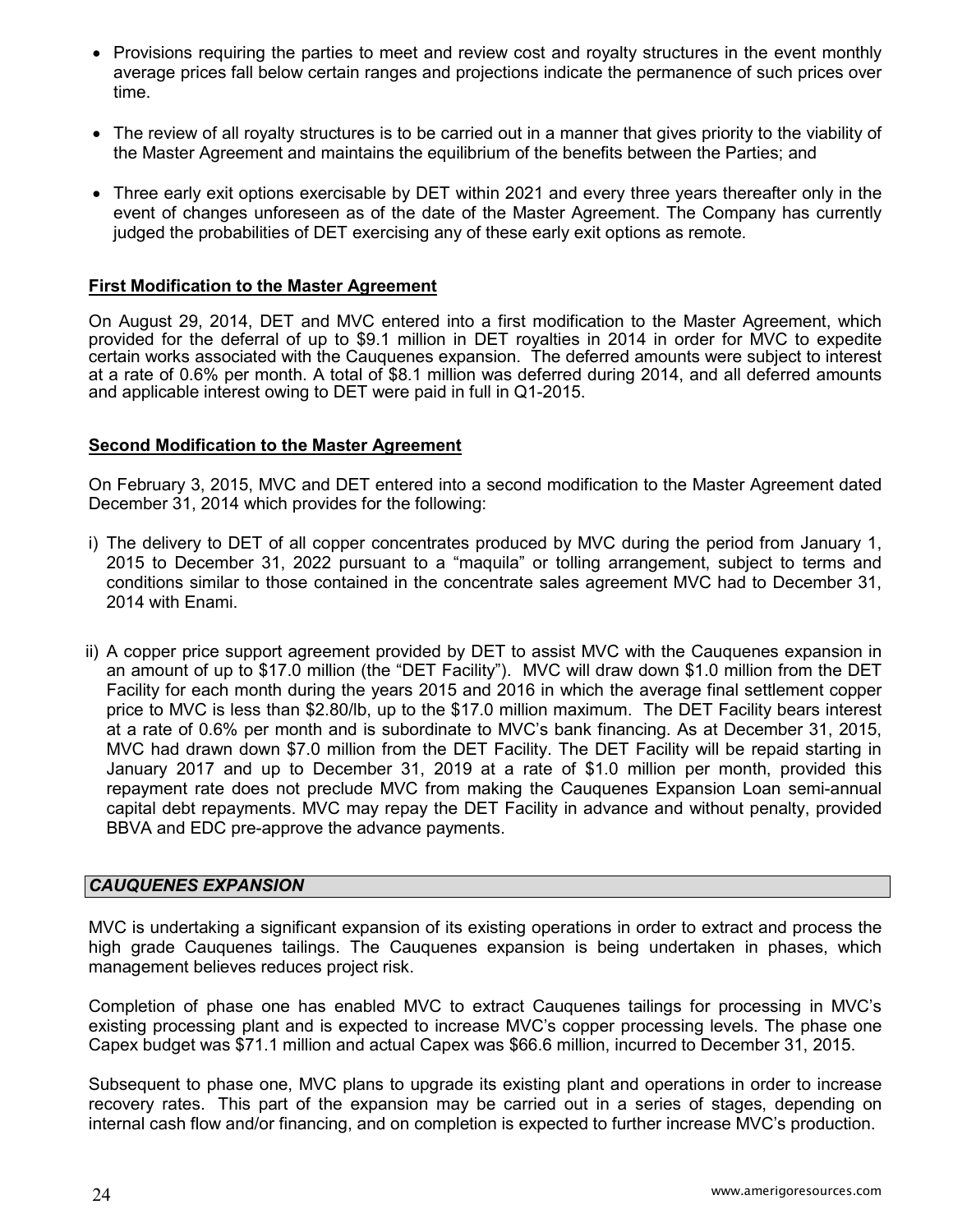#### *SUMMARY OF OBLIGATIONS (Expressed in thousands)*

|                         | <b>Total</b> | Less than 1 year | 1 to 2 years             | 2 to 5 years             | More than 5 years |
|-------------------------|--------------|------------------|--------------------------|--------------------------|-------------------|
| Trade and other         |              |                  |                          |                          |                   |
| payables                | 14,543       | 14,543           | -                        |                          |                   |
| <b>Current income</b>   |              |                  |                          |                          |                   |
| tax payable             | 87           | 87               | -                        | $\overline{\phantom{a}}$ |                   |
| <b>DET</b>              |              |                  |                          |                          |                   |
| royalties               | 4,205        | 4,205            | $\overline{\phantom{0}}$ | ٠                        |                   |
| Royalties to            |              |                  |                          |                          |                   |
| related parties         | 8,890        | 823              | 794                      | 2,206                    | 5,067             |
| Severance               |              |                  |                          |                          |                   |
| provisions              | 662          | $\blacksquare$   | $\overline{\phantom{a}}$ | $\overline{\phantom{a}}$ | 662               |
| Minimum                 |              |                  |                          |                          |                   |
| power                   |              |                  |                          |                          |                   |
| payments <sup>1,2</sup> | 81,857       | 3,223            | 2,455                    | 32,648                   | 43,531            |
| <b>Borrowings</b>       | 72,195       | 17,964           | 9,938                    | 36,962                   | 7,331             |
| Total                   |              |                  |                          |                          |                   |
| contractual             |              |                  |                          |                          |                   |
| obligations             | 182,439      | 40,845           | 13,187                   | 71,816                   | 56,591            |

<sup>1</sup> MVC has contracts with its current power provider to December 31, 2017 with minimum stand-by charges based on peak hour power supply calculations, currently estimated to be approximately \$0.3 million per month for the period January 1, 2016 to December 31, 2017.

<sup>2</sup> MVC has a contract with its current power provider for power supply to MVC from 2018 to 2024 (Subsequent Events, page 29) with minimum charges based on peak hour power supply calculations, currently estimated to be \$0.9 million per month.

# *OTHER MD&A REQUIREMENTS*

#### **Impairment Analysis**

As at December 31, 2015, management of the Company determined that the decrease in the market price of copper and the continued depressed market price for the Company's shares, resulting in market capitalization for the Company below its net asset value, constituted an impairment indicator, and completed an impairment assessment for MVC that included a determination of fair value less costs to sell.

Key assumptions incorporated in the impairment model included the following:

- Copper prices (\$/lb): 2016: \$2.37; 2017: \$2.51; 2018: \$2.69; 2019: \$2.76; 2020: \$2.86; 2021 to 2037: \$3.00.
- Power costs (excluding benefit from self-generation): From 2016 to 2027 costs are per contractual estimates (2016: \$0.0.09774/kWh, 2017: \$0.09773/kWh, 2018 to 2037: \$0.11317/kWh).
- Operating costs based on historical costs incurred and estimated forecasts.
- Tolling/production volume and recoveries as indicated in MVC's mining plan from 2016 to 2037, including processing of fresh tailings and old tailings from the Colihues and Cauquenes deposits.
- Discount rate: 9% after tax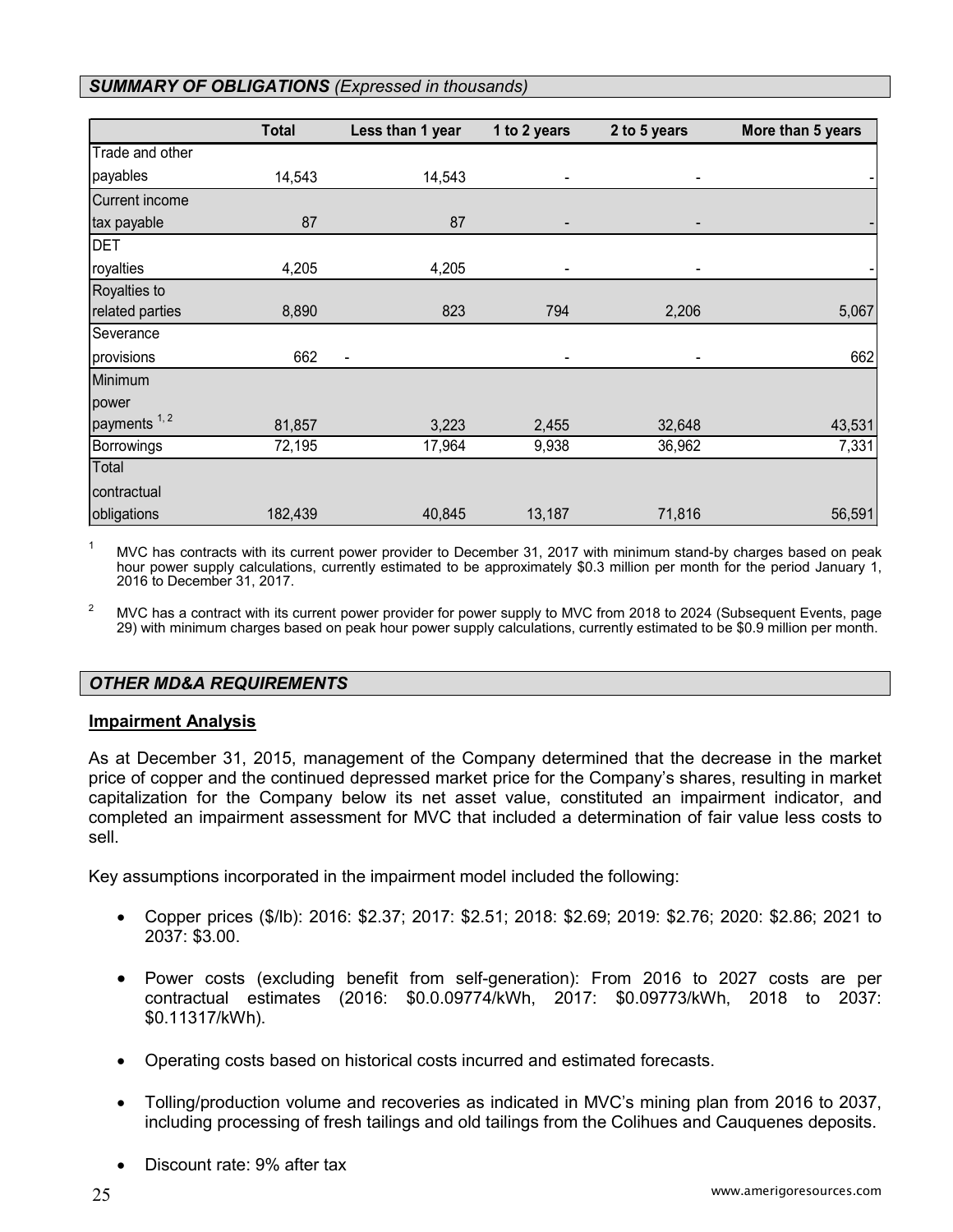Based on these assumptions, management's impairment evaluation did not result in the identification of an impairment loss as of December 31, 2015. Although management believes the estimates applied in this impairment assessment are reasonable, such estimates are subject to significant uncertainties and judgements. The Group's impairment model is very sensitive to changes in estimated metal prices and operating costs, particularly estimated power costs beyond MVC's current power contracts and operating results from the Cauquenes deposit that may differ from current projections. Changes in these variables might trigger an impairment that could be material. A change in the Company's long-term assumptions for copper price from \$3.00/lb to \$2.88/lb would have resulted in an impairment charge of approximately \$4.1 million.

An impairment charge of \$1.4 million was recognized in 2015 following a technical review of the Colihues equipment that is not expected to be used in future operations, as the recoverable amount of the equipment was less than its carrying amount. The impairment charge was recorded in the statement of loss under other expenses.

#### **Investments**

At December 31, 2015, Candente Copper Corp. ("Candente Copper"), a company listed on the TSX, had a closing share price of Cdn\$0.04 and the fair value of the Group's approximately 4% investment in Candente Copper was \$0.2 million. During the year ended December 31, 2015, the Group recorded an impairment charge of \$0.3 million (year ended December 31, 2014: other comprehensive loss of \$0.8 million and an impairment charge of \$0.3 million) for the changes in fair value of this investment. Impairment charges were included in the statement of loss under other expense.

At December 31, 2015, Los Andes Copper Ltd. ("Los Andes"), a company listed on the TSX Venture Exchange, had a closing share price of Cdn\$0.14, and the fair value of the Group's approximately 4% investment in Los Andes was \$0.8 million. During the year ended December 31, 2015, the Group recorded other comprehensive loss of \$0.7 million (year ended December 31, 2014: \$0.1 million) for the changes in the fair value of this investment.

# **Transactions with Related Parties**

a) Royalty Derivative to Related Parties

Amerigo holds its interest in MVC through Amerigo International Holdings Corp. ("Amerigo International").

Amerigo International is wholly-owned by the Company except for certain outstanding Class A shares which are owned indirectly by the Company's Chairman, an associate of the Chairman and a former director of the Company. The Class A shares were issued as part of a tax-efficient structure for the payment of the royalty (the "Royalty") granted in exchange for the transfer to the Company of an option to purchase MVC.

In accordance with the articles of Amerigo International, the holders of the Class A shares are not entitled to any dividend or to other participation in the profits of Amerigo International, except for a total royalty dividend, if declared by the directors of Amerigo International, in an amount equal to the amount of the Royalty.

The Royalty is calculated as follows:

- \$0.01 for each pound of copper equivalent produced from El Teniente tailings by MVC or any successor entity to MVC if the price of copper is under \$0.80, or
- \$0.015 for each pound of copper equivalent produced from El Teniente tailings by MVC or any successor entity to MVC if the price of copper is \$0.80 or more.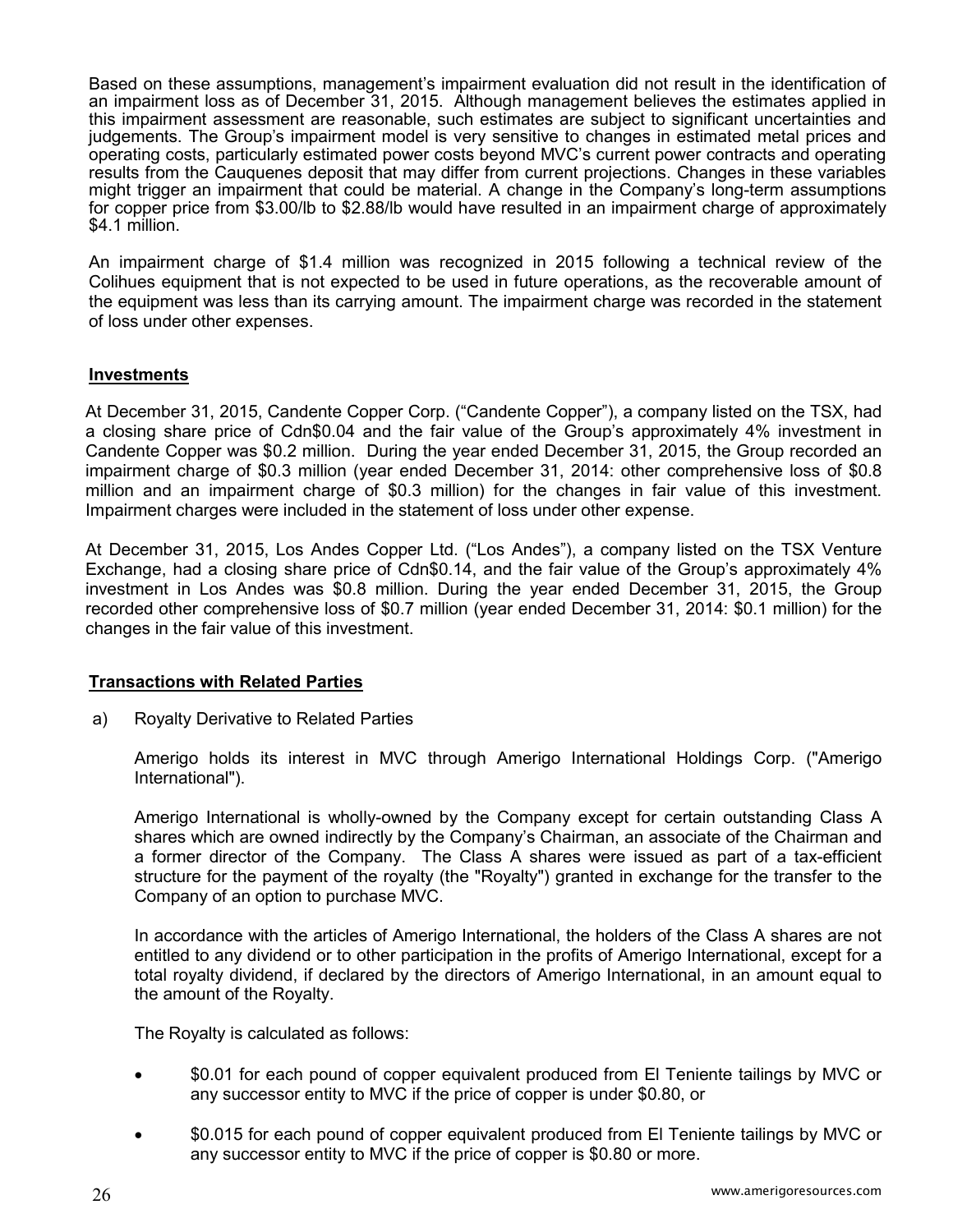The Royalty is a derivative financial instrument. This liability is measured at fair value, with changes in fair value recorded in profit for the period. The fair value of the liability at December 31, 2015 was \$8.9 million (December 31, 2014: \$11.0 million), with a current portion of \$0.9 million (December 31, 2014: \$0.9 million) and a long-term portion of \$8.0 million (December 31, 2014: \$10.1 million).

The Royalty is paid as a royalty dividend on the Class A shares of Amerigo International. During the year ended December 31, 2015, royalties totalling \$0.5 million were paid or accrued to the Amerigo International Class A shareholders (year ended December 31, 2014: \$0.6 million). At December 31, 2015, \$0.1 million of this amount remained payable (December 31, 2014: \$0.1 million).

The royalty derivative to related parties includes the royalty dividends described above and changes in fair value of the derivative. The fair value of the derivative decreased by \$2.1 million in the year ended December 31, 2015 (year ended December 31, 2014: reduction in fair value of \$2.0 million), for a total royalty derivative recovery of \$1.5 million (year ended December 31, 2014: recovery of \$1.4 million).

b) Directors' fees and remuneration to officers

During the year ended December 31, 2015, the Group paid or accrued \$1.2 million in salaries and fees to companies associated with certain directors and officers of Amerigo (2014: \$1.4 million).

Management fees are paid to the below noted companies owned by executive officers and directors, as follows:

- Zeitler Holdings Corp. Controlled by Dr. Klaus Zeitler, Executive Chairman of Amerigo
- Michael J. Kuta Law Corporation Controlled by Michael Kuta, former General Counsel and Corporate Secretary of Amerigo.
- Delphis Financial Strategies Inc. Controlled by Aurora Davidson, Executive Vice President and CFO of Amerigo

In the same period, Amerigo paid or accrued \$0.3 million in directors' fees to independent directors (2014: \$0.4 million). In Amerigo's consolidated financial statements directors' fees and remuneration to officers are categorized as salaries, management and professional fees. These transactions were in the ordinary course of business and measured at the exchange amounts agreed to by the parties.

In 2015, 1,850,000 options were granted to directors and officers of the Company (2014: 3,500,000).

- c) As of December 31, 2015 one of Amerigo's officers acted as an officer and another as a director of Nikos Explorations Ltd., a company over which Amerigo exercises significant influence.
- d) As of December 31, 2015 two of Amerigo's officers acted as officers and one of Amerigo's directors acted as a director and Chairman of Los Andes Copper Ltd., a company in which Amerigo holds an investment.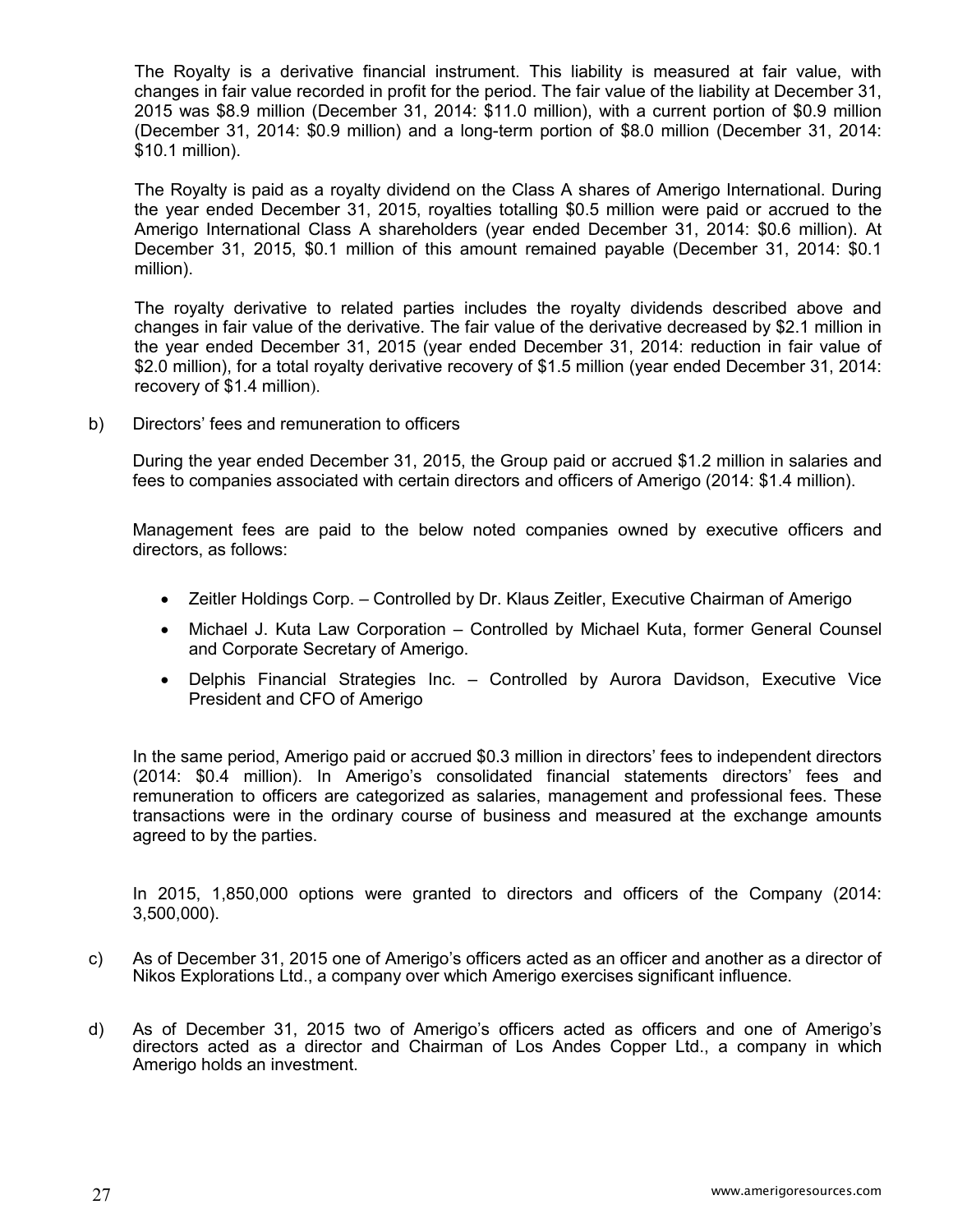# **Critical Accounting Estimates and Judgments**

Estimates and judgements are continually evaluated and are based on historical experience and other factors, including expectations of future events that are believed to be reasonable under the circumstances.

In preparing these consolidated financial statements, the Company makes judgements, estimates and assumptions concerning the future which may vary from actual results. Judgements, estimates and assumptions that could have a significant risk of causing a material adjustment to the carrying amounts of assets and liabilities within the next financial year are addressed below.

In 2015, the Company undertook judgement and estimate revisions arising from an interest rate swap described in page 23 and in respect of the start date of Cauquenes operations.

#### a) Useful Life of Assets

MVC estimates the economic life of most of property, plant and equipment based on their useful life, not to exceed the term of MVC's contractual relationship with DET (December 31, 2037).

b) Royalty Derivative to Related Parties

The Group has an obligation to pay royalties to certain related parties, based on a fixed payment for each pound of copper equivalent produced from El Teniente tailings by MVC. The royalty is a derivative financial instrument measured at fair value, and the Company is required under IFRS to reassess its estimate for the royalty derivative at each reporting date based on revised production under the tolling agreement estimates.

#### d) Power Cost Assumptions

Certain components of MVC's power costs require complex calculations involving data from the Chilean National Energy Commission, the central power grid operating network and MVC's power supplier. MVC relies on the advice of external power consultants to estimate these costs, in particular in the case of newly introduced charges without historical precedent. Final costs may vary from estimated costs and any such variances are included in earnings in the period in which final costs are determined.

#### e) Interest rate swap

MVC entered into an interest rate swap to fix the interest rate on 75% of the facility undertaken to finance the Cauquenes expansion. Estimates are made by management to determine the fair value of the interest rate swap at inception and at each reporting date.

f) Start date of Cauquenes operations

MVC commenced processing tailings from the Cauquenes deposit during September 2015 from one of the two sumps built as part of the Cauquenes phase one expansion. The second sump became operational in October 2015. Construction, testing and commissioning continued through Q4-2015. When a project nears the end of construction, management has to exercise judgment to determine the date in which the asset was in the location and condition necessary to operate as intended by management. The identification of this date is important since it establishes the point in time at which costs cease to be capitalized unless they provide an enhancement to the economic benefits of the asset, borrowing costs cease to be capitalized, processing costs begin to stabilize, the capitalization of pre-start-up revenue ceases and depreciation of the asset commences. Management has determined the appropriate start date of the Cauquenes operations to be January 1, 2016.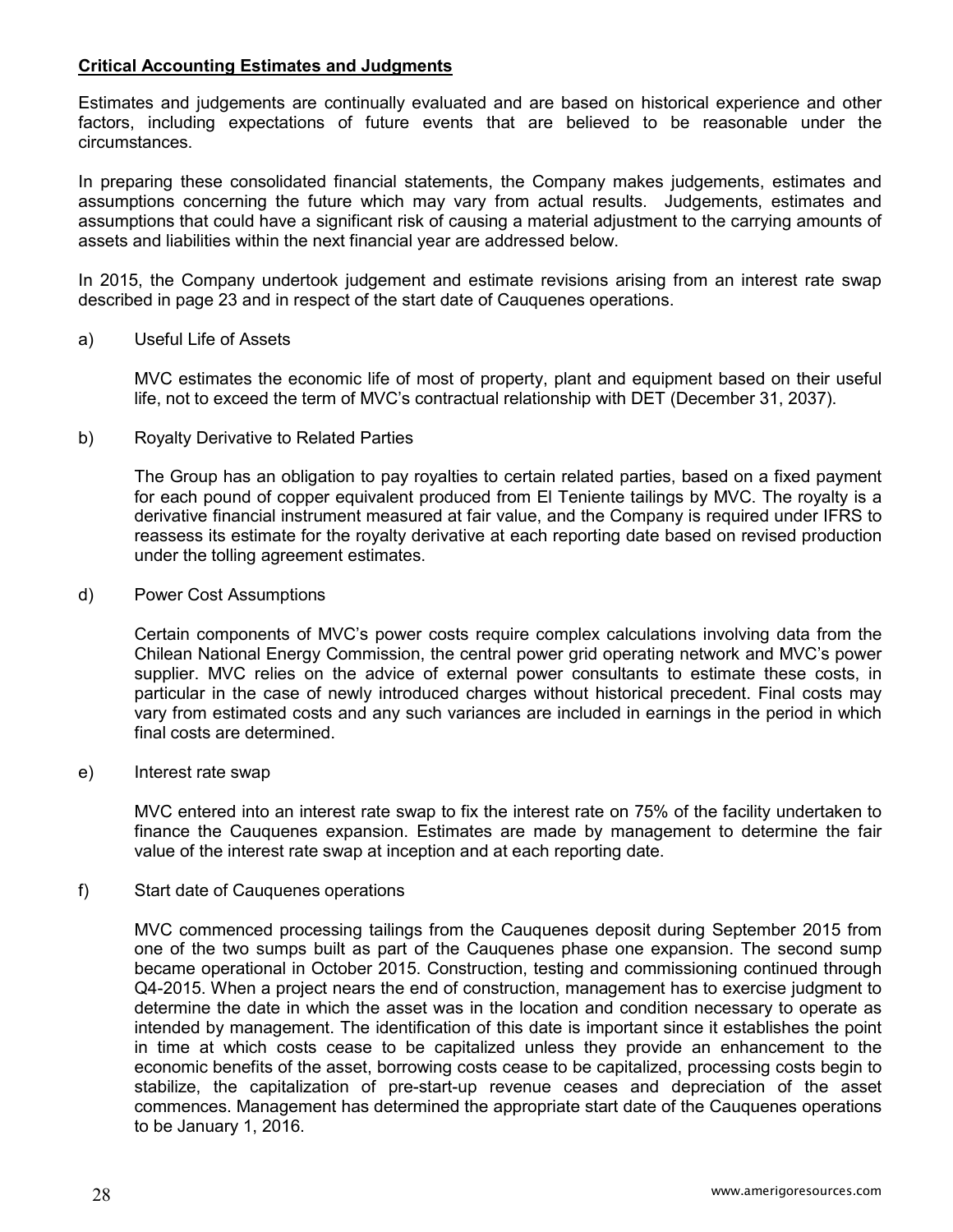# **Disclosure Controls and Procedures**

The Company's disclosure controls and procedures are designed to provide reasonable assurance that all relevant information is communicated to senior management and to allow timely decisions regarding required disclosure.

The Company has a formal corporate disclosure policy in place which includes the setting up of a Disclosure Policy Committee currently consisting of the members of the Company's Board of Directors, Rob Henderson, the Company's President and CEO and Aurora Davidson, the Company's Executive Vice President and CFO.

Management is reasonably confident that material information relating to the Company, including its consolidated subsidiaries, is being made known to senior management in a timely manner, and that the Company's disclosure controls and procedures are effective not only with respect to the Company's annual filing requirements but on an ongoing basis as of the end of the period covered by this report.

#### **Internal Controls over Financial Reporting ("ICFR")**

ICFR is a process designed to provide reasonable assurance regarding the reliability of financial reporting and the preparation of financial statements for external purposes in accordance with IFRS.

The Company's ICFR includes policies and procedures that pertain to the maintenance of records that accurately and fairly reflect the additions to and dispositions of the assets of the Company; provide reasonable assurance that transactions are recorded as necessary to permit preparation of financial statements in accordance with IFRS and the Company's receipts and expenditures are made only in accordance with authorization of management and the Company's directors; and provide reasonable assurance regarding prevention or timely detection of unauthorized acquisition, use or disposition of the Company's assets that could have a material effect on the annual or interim financial statements.

Any system of internal controls over financial reporting, no matter how well designed, has inherent limitations. Therefore, even those systems determined to be effective can provide only reasonable assurance with respect to financial statement preparation and presentation.

An evaluation of the design and operating effectiveness of the Company's ICFR was conducted as of December 31, 2015 by the Company's management, including the CEO and CFO. Based on this evaluation, management has concluded that the design and operation of the Company's ICRF was effective.

There were no changes during the year ended December 31, 2015 that have materially affected, or are reasonably likely to affect, the Company's ICFR.

# **Commitments**

- a) MVC entered into an agreement with its current power provider with a term from January 1, 2010 to December 31, 2017 which establishes minimum stand-by charges based on peak hour power supply calculations, currently estimated to be approximately \$0.3 million per month.
- b) MVC entered into an agreement with its current power provider to supply approximately 70% of MVC's estimated annual power requirements during the period from January 1, 2018 to December 31, 2024. The agreement establishes minimum charges based on peak hour power supply calculations, currently estimated to be approximately \$0.9 million per month.
- c) In 2011 Amerigo and an unrelated corporation entered into a joint agreement for the lease of office premises in Vancouver. The Company's share of rent commitments for the remaining term of the lease to July 31, 2016 is approximately \$0.1 million.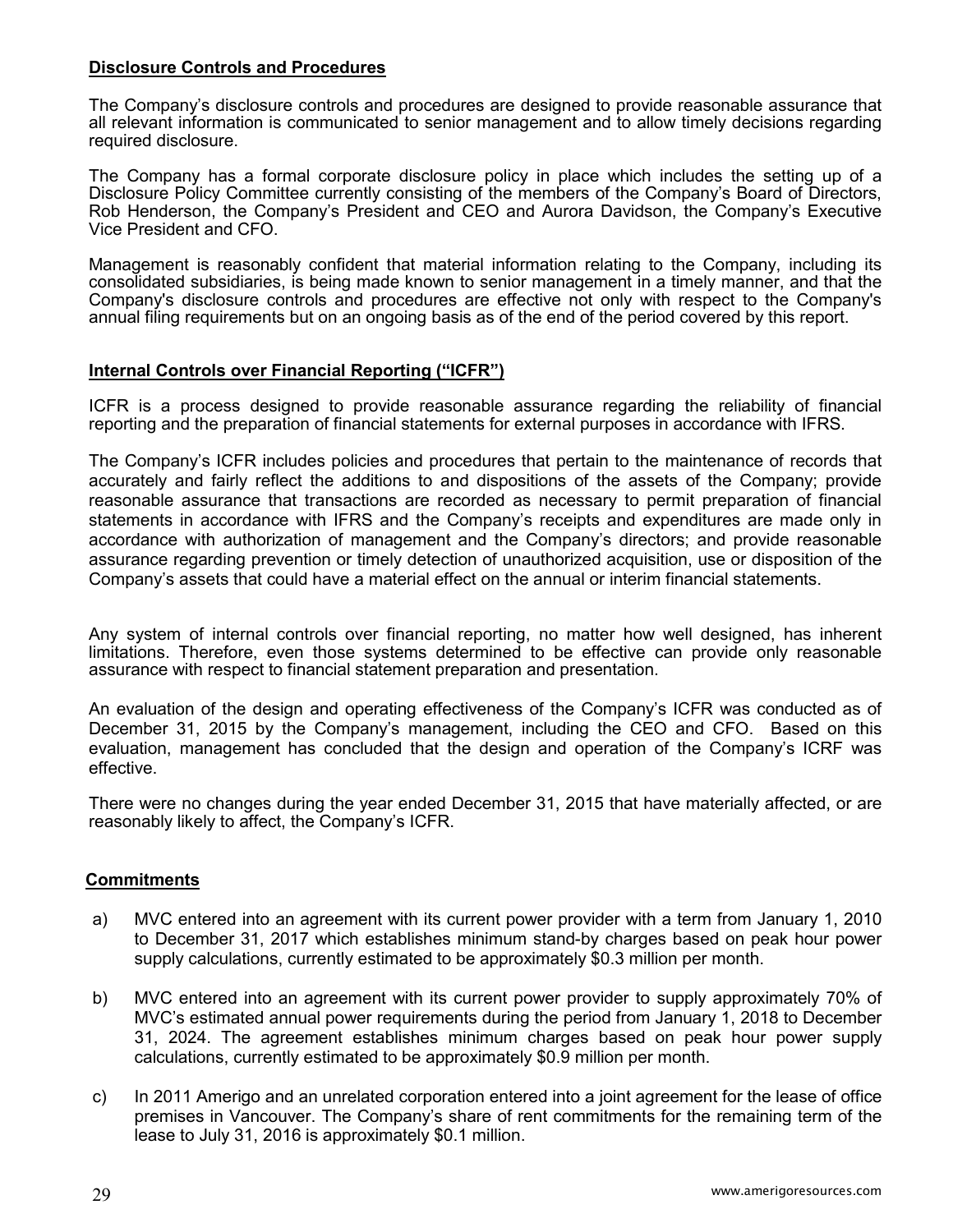d) The Master Agreement with DET has a Closure Plan clause requiring MVC and DET to work jointly to assess, under the new tolling/production scenario, the revision of the closure plan for the Cauquenes Deposit and compare it to the current plan in the possession of DET. In the case of any variation in the interests of DET due to MVC's activities extracting and processing tailings contained in Cauquenes, the Parties will jointly evaluate the form of implementation and financing of or compensation for such variation. Until such time as the estimation of the new closure plan is available and the Parties agree on the terms of compensation resulting from the revised plan, it is the Company's view there is no obligation to record a provision because the amount, if any, is not possible to determine.

# **Subsequent Events**

Subsequent to December 31, 2015:

- a) The availability term of the \$13.0 million shareholders line of credit (page 22) was extended for a year, to March 25, 2017.
- b) MVC and DET reached an agreement to defer DET royalty adjustments to gross revenue during a four-month period, from March to June 2016.
- c) MVC and Empresa Eléctrica Pehuenche, S.A., MVC's current power provider, reached an agreement to modify the existing MVC power supply contracts. In respect of the current power contract, which runs to December 31, 2017, the parties agreed to defer payment on 20% of MVC's power invoices for the months of January 2016 to June 2016. The deferred amounts will be repaid during the months of July to December 2016, in the same order as they were deferred. Pehuenche agreed to reduce the power rate by \$5/MwH, an expected annual power cost reduction of \$1.5 million during 2016 and 2017.

With respect to the long-term power supply contract, the parties agreed to: extend the term of the contract from the original 7 year term to a term of 10 years (2018 to 2027), a rate reduction from \$99.56/MwH to \$91.1/MwH (at February 2016 indexed rates) for the first 33.5 MW/year supplied to MVC and to extend the power supply beyond the original 33.5 MW, to cover 100% of MVC's power requirements during the term of the contract. Power supplied in excess of the first 33.5 MW/year will be subject to a rate of \$89.5/MwH (at February 2016 indexed rates).

- d) Amerigo entered into an agreement for the lease of office premises in Vancouver for a five year period commencing December 1, 2016. Amerigo's rent commitments during the term of the lease are expected to be approximately \$0.5 million.
- e) MVC received a value added tax ("VAT") refund from the Chilean Internal Revenue Service for approximately \$3.2 million. In accordance to the terms of the VAT Facility described in Note 15(b), the proceeds of the refund were used to make a capital payment on the VAT Facility.

# **Other**

As of February 23, 2016, Amerigo has outstanding 173,610,629 common shares and 12,450,000 options (exercisable at prices ranging from Cdn\$0.37 to Cdn\$1.32 per share).

Additional information, including the Company's most recent Annual Information Form, is available on SEDAR at www.sedar.com.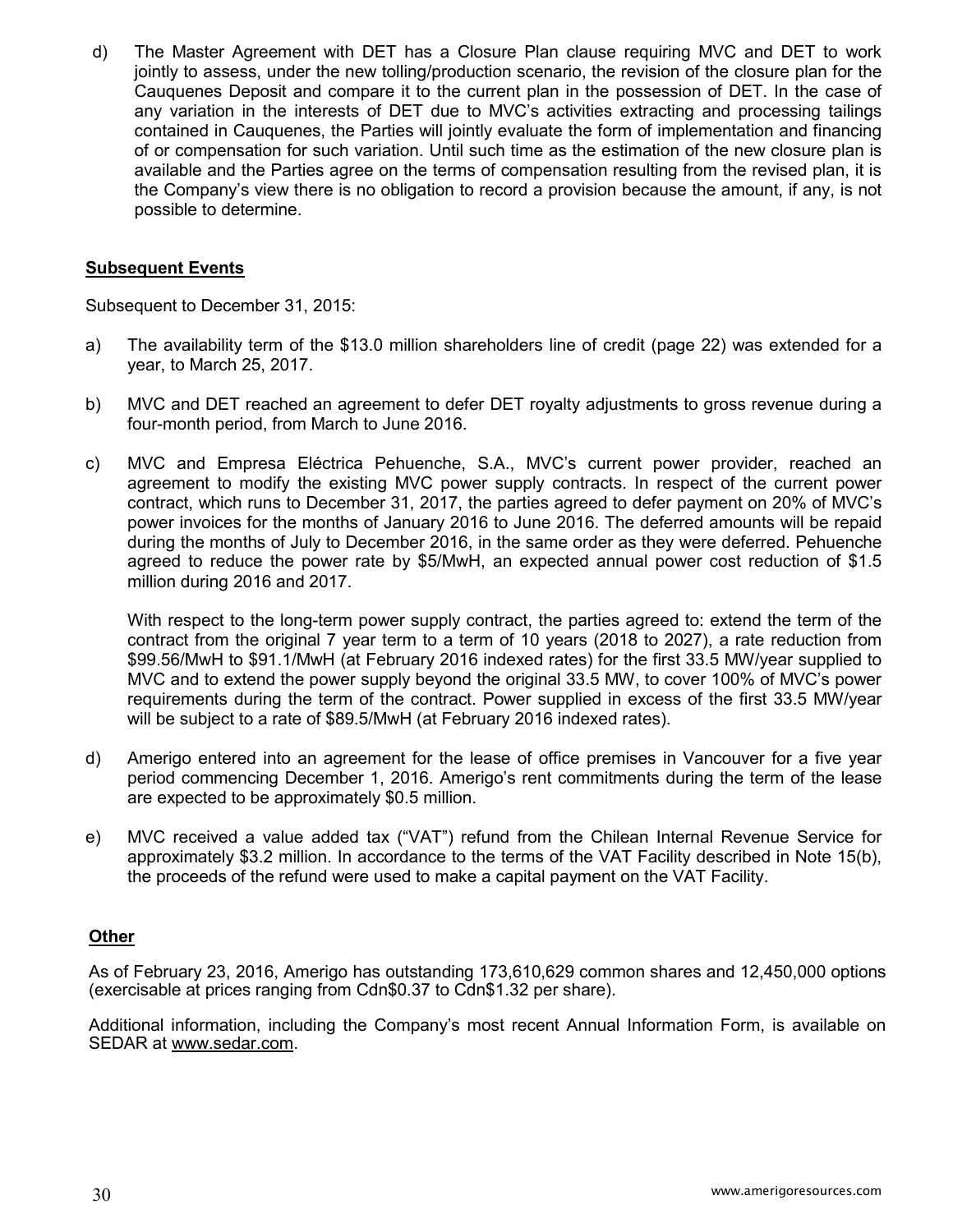# **Cautionary Statement on Forward Looking Information**

This MD&A contains certain forward-looking information and statements as defined in applicable securities laws (collectively referred to as "forward-looking statements"). These statements relate to future events or our future performance. All statements other than statements of historical fact are forward-looking statements. The use of any of the words "anticipate", "plan", "continue", "estimate", "expect", "may", "will", "project", "predict", "potential", "should", "believe" and similar expressions is intended to identify forward-looking statements. Although the Company believes that these assumptions were reasonable when made, because these assumptions are inherently subject to significant uncertainties and contingencies which are difficult or impossible to predict and are beyond the Company's control, the Company cannot assure that it will achieve or accomplish the expectations, beliefs or projections described in the forward-looking statements. These statements involve known and unknown risks, uncertainties and other factors that may cause actual results or events to differ materially from those anticipated in such forward-looking statements. These statements speak only as of the date of this MD&A. These forward-looking statements include but are not limited to, statements concerning:

- forecast production and operating costs;
- our strategies and objectives;
- our estimates of the availability and quantity of tailings, and the quality of our mine plan estimates;
- the extension of El Teniente's useful life and the extent of its remaining ore reserves;
- prices and price volatility for copper and other commodities and of materials we use in our operations;
- the demand for and supply of copper and other commodities and materials that we produce, sell and use;
- sensitivity of our financial results and share price to changes in commodity prices;
- our financial resources;
- interest and other expenses;
- domestic and foreign laws affecting our operations;
- our tax position and the tax rates applicable to us;
- the timing and costs of construction and tolling/production, and the issuance and maintenance of the necessary permits and other authorizations required for, our expansion projects, including the expansion for the Cauquenes deposit and the timing of ramp-up to full production from Cauquenes;
- our ability to procure or have access to financing (including the full funding for phase one of the Cauquenes project) and to comply with our loan covenants;
- the production capacity of our operations, our planned production levels and future production;
- potential impact of production and transportation disruptions;
- hazards inherent in the mining industry causing personal injury or loss of life, severe damage to or destruction of property and equipment, pollution or environmental damage, claims by third parties and suspension of operations
- our planned capital expenditures (including our plan to upgrade our existing plant and operations after phase one of the Cauquenes project is complete) and estimates of asset retirement, royalty, severance and other obligations;
- our future capital and production costs, including the costs and potential impact of complying with existing and proposed environmental laws and regulations in the operation and closure of our operations;
- repudiation, nullification, modification or renegotiation of contracts;
- our financial and operating objectives;
- our environmental, health and safety initiatives;
- the outcome of legal proceedings and other disputes in which we may be involved;
- the outcome of negotiations concerning metal sales, treatment charges and royalties;
- our capital expenditures, including the timing and cost of completion of capital projects;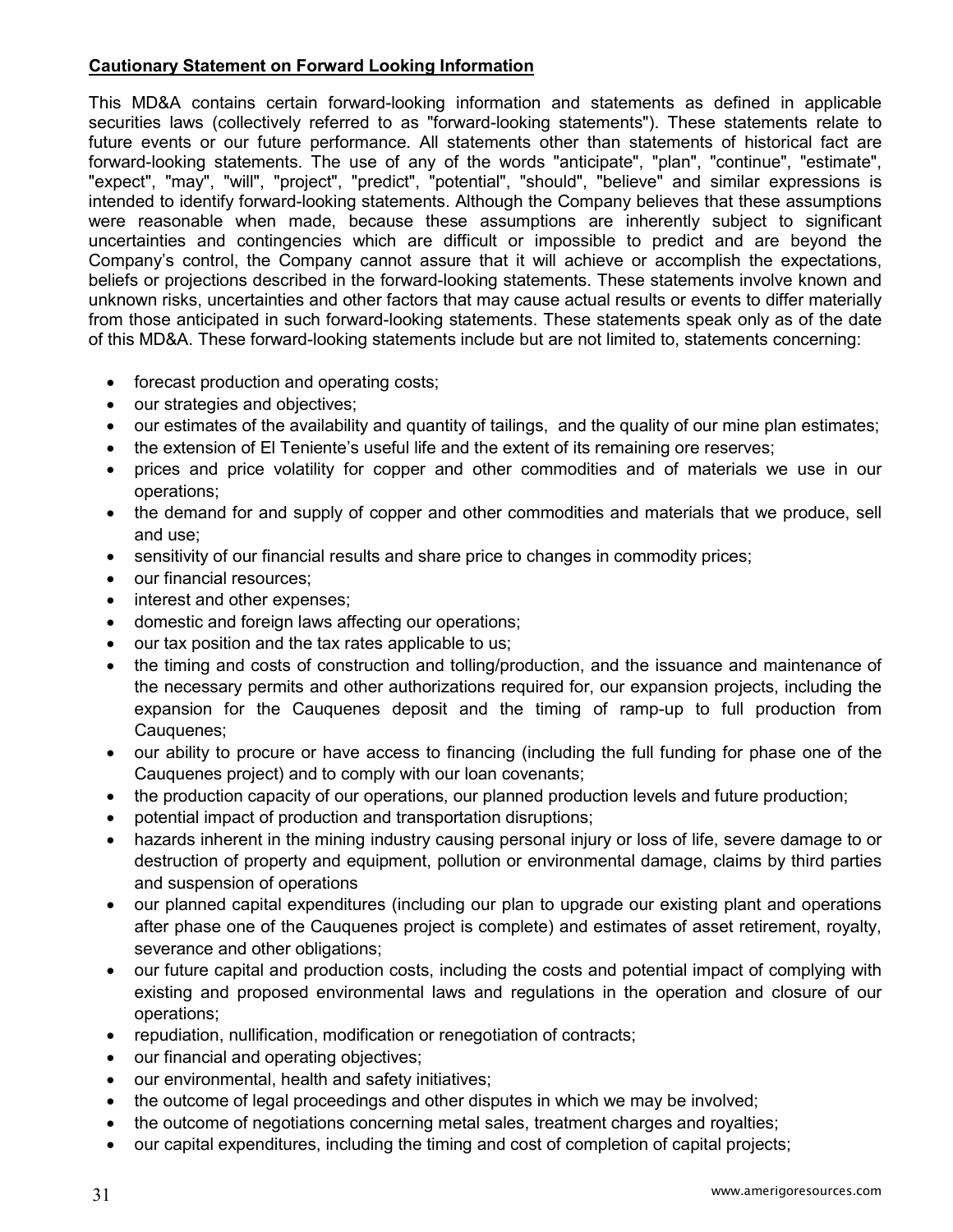- disruptions to the Group's information technology systems, including those related to cybersecurity;
- our dividend policy; and
- general business and economic conditions.

Inherent in forward-looking statements are risks and uncertainties beyond our ability to predict or control, including risks that may affect our operating or capital plans; risks generally encountered in the permitting and development of mineral projects such as unusual or unexpected geological formations, negotiations with government and other third parties, unanticipated metallurgical difficulties, delays associated with permits, approvals and permit appeals, ground control problems, adverse weather conditions, process upsets and equipment malfunctions; risks associated with labour disturbances and availability of skilled labour and management; fluctuations in the market prices of our principal commodities, which are cyclical and subject to substantial price fluctuations; risks associated with the availability and pricing of materials used in our operations; risks created through competition for mining projects and properties; risks associated with lack of access to markets; risks associated with availability of tailings and mine plan estimates; risks posed by fluctuations in exchange rates and interest rates, as well as general economic conditions; risks associated with environmental compliance and changes in environmental legislation and regulation; risks associated with our dependence on third parties for the provision of critical services; risks associated with non-performance by contractual counterparties; title risks; social and political risks associated with operations in foreign countries; risks of changes in laws affecting our operations or their interpretation, including foreign exchange controls; and risks associated with tax reassessments and legal proceedings. All of these risks and uncertainties apply not only the Group and its operations, but also to Codelco and its operations. Codelco's ongoing mining operations provide a significant portion of the materials the Group processes and its resulting production and therefore these risks and uncertainties may also affect their operations and in turn have a material effect on the Group.

Actual results and developments are likely to differ, and may differ materially, from those expressed or implied by the forward-looking statements contained in this MD&A. Such statements are based on a number of assumptions which may prove to be incorrect, including, but not limited to, assumptions about:

- general business and economic conditions;
- interest rates:
- levels of and changes in commodity and power prices;
- acts of foreign governments and the outcome of legal proceedings;
- the supply and demand for, deliveries of, and the level and volatility of prices of copper and other commodities and of the products used in our operations;
- the ongoing supply of material for processing from Codelco's current mining operations;
- MVC's ability to profitably extract and process material from the Colihues and Cauquenes tailings deposits;
- the timing of the receipt and ongoing retention of permits and other regulatory and governmental approvals;
- the availability of and ability of the Company to obtain adequate financing for expansions and acquisitions, including the Cauquenes expansion;
- our tolling/production costs and our production and productivity levels, as well as those of our competitors;
- changes in credit market conditions and conditions in financial markets generally;
- the availability of funding on reasonable terms, including financing for the Group's expansions and acquisitions;
- our ability to procure equipment and operating supplies in sufficient quantities and on a timely basis;
- the availability of qualified employees and contractors for our operations;
- our ability to attract and retain skilled staff;
- the satisfactory negotiation of collective agreements with unionized employees;